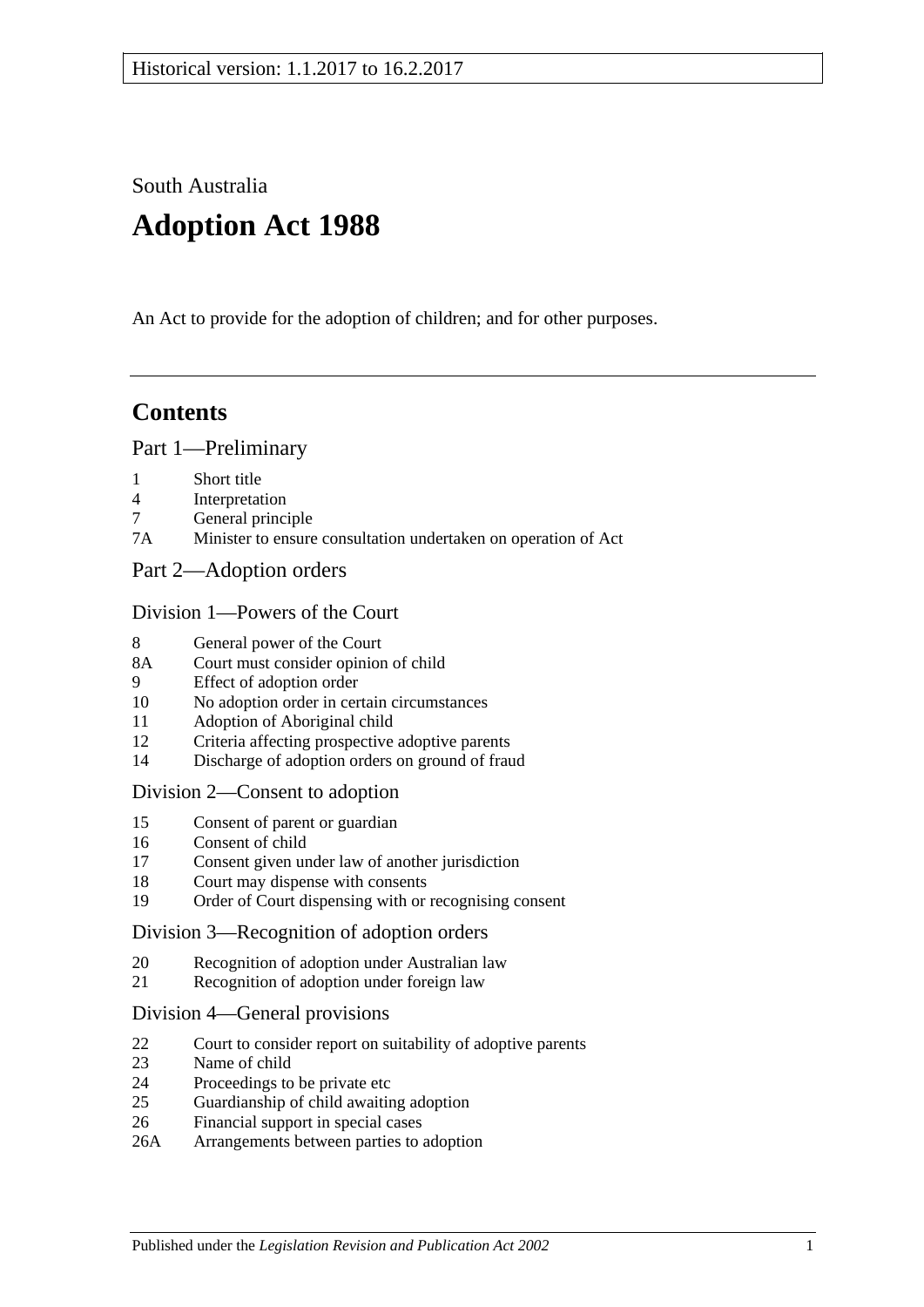### [Part 2A—Open adoptions](#page-10-2)

- 27 [Right to obtain information once adopted person turns 18](#page-10-3)
- 27A [Information may be provided earlier, in the Chief Executive's discretion](#page-11-0)
- 27B [Limitation of right to obtain information where adoption occurred before commencement](#page-12-0)  [of Act](#page-12-0)
- 27C [Interviews](#page-13-0)
- 27D [Minister's power to authorise disclosure](#page-13-1)
- 27E [Requirement for consent is waived on death](#page-13-2)

#### [Part 3—Miscellaneous](#page-13-3)

- 28 [Certain agreements illegal](#page-13-4)
- 29 [Negotiations for adoption](#page-13-5)
- 30 [Enticing child away](#page-14-0)
- 31 [Publication of names etc of persons involved in proceedings](#page-14-1)
- 32 [Publication of certain material related to adoption](#page-14-2)
- 33 [False or misleading statements](#page-15-0)
- 34 [Impersonation](#page-15-1)
- 35 [Presenting forged consent](#page-15-2)
- 36 [Confidentiality](#page-15-3)
- 37 [Offences](#page-15-4)
- 38 [Age](#page-15-5)
- 39 [Intervention in proceedings](#page-15-6)
- 40 [Costs](#page-16-0)
- 41 [Registration](#page-16-1)
- 42 [Regulations](#page-16-2)

[Legislative history](#page-18-0)

### <span id="page-1-0"></span>**The Parliament of South Australia enacts as follows:**

## **Part 1—Preliminary**

#### <span id="page-1-1"></span>**1—Short title**

This Act may be cited as the *Adoption Act 1988*.

#### <span id="page-1-2"></span>**4—Interpretation**

(1) In this Act, unless the contrary intention appears—

*adoptive parent*, of a child, means a person who has adopted the child in accordance with the provisions of this Act or who is recognised under this Act as having adopted the child;

*Australian law* means a law of the Commonwealth or of a State or Territory of the Commonwealth;

*birth parent*, of a child, means—

- (a) the woman who gave birth to the child; or
- (b) the man who—
	- (i) acknowledges paternity of the child; or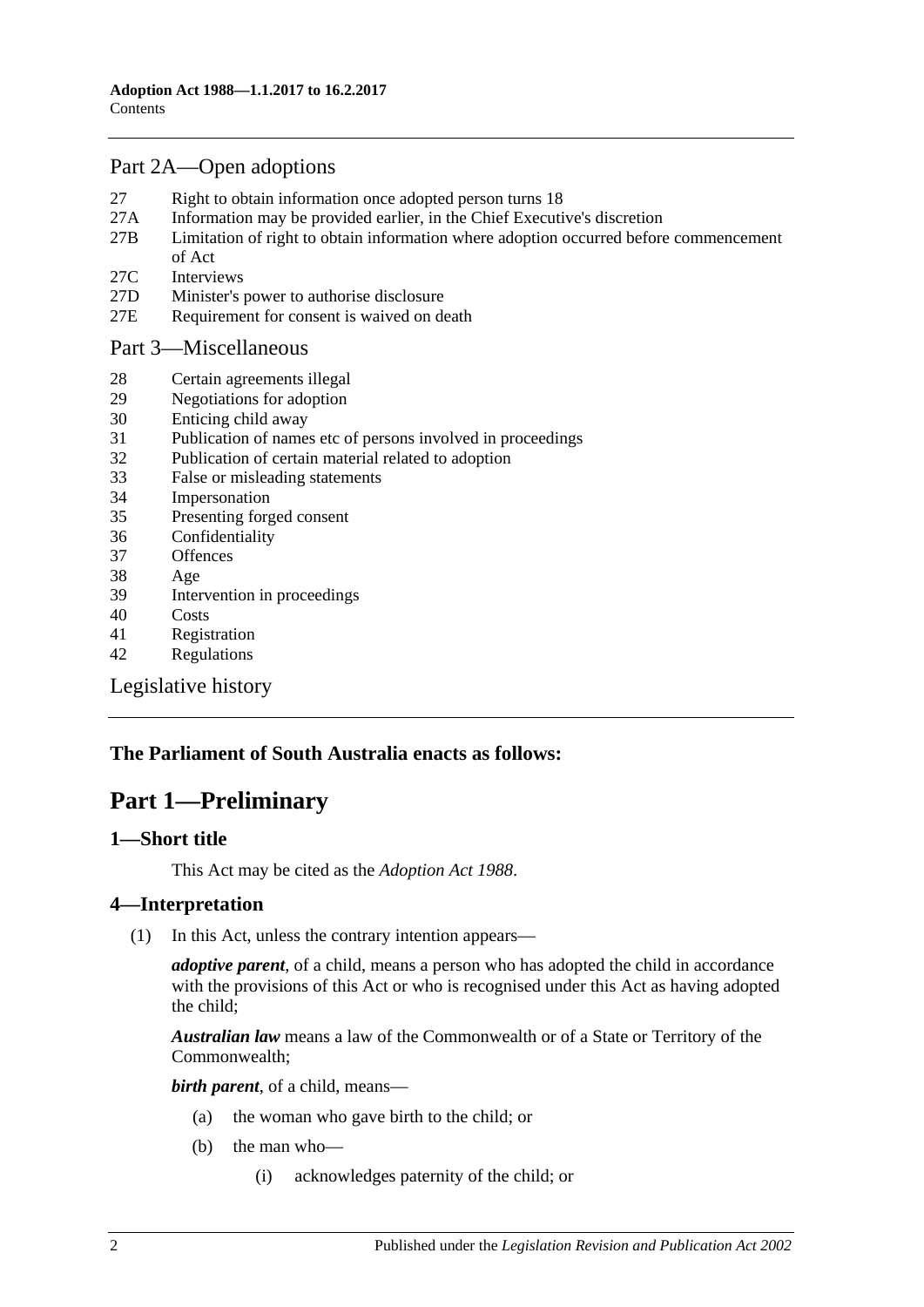(ii) where paternity has not been acknowledged by anyone or is in dispute—has been found to be the father by a court (whether of this or any other jurisdiction) or has been adjudged to be the father under the *[Family Relationships Act](http://www.legislation.sa.gov.au/index.aspx?action=legref&type=act&legtitle=Family%20Relationships%20Act%201975) 1975* or any corresponding law of another jurisdiction;

*Chief Executive* means the chief executive of the administrative unit of the Public Service that is, under the Minister, responsible for the administration of this Act;

*child* means a person who has not attained the age of 18 years;

*child born outside lawful marriage* includes a child born to a lawfully married woman of which her husband is not the father;

*the Convention* means the *Hague Convention on Protection of Children and Cooperation in respect of Intercountry Adoption* done at The Hague on 29 May 1993;

*Convention country* means a country outside Australia in respect of which the Convention has entered into force, but does not include any country in respect of which Australia has raised an objection in accordance with Article 44 of the Convention;

*the Court* means the *Youth Court of South Australia*;

*Family Law Act 1975* means the *Family Law Act 1975* (Cwth), as amended from time to time;

*guardian*, of a child, means a person (other than the Chief Executive) who is the legal guardian of the child or has the legal custody of the child or any other person who stands *in loco parentis* to the child and has done so for a significant length of time;

*marriage relationship* means the relationship between two persons cohabiting as husband and wife or *de facto* husband and wife;

*relative*, of a person, means a grandparent, brother, sister, uncle or aunt of the person, whether the relationship is of the whole blood or half blood or by affinity.

- (1a) For the purposes of this Act, the Court must be constituted of the Judge of the Court or a magistrate.
- (2) For the purposes of this Act, a person will be regarded as an Aboriginal if—
	- (a) the person is descended from an Aboriginal or Torres Strait Islander; and
	- (b) the person regards himself or herself as an Aboriginal or Torres Strait Islander or, if the person is a young child, at least one of the parents regards the child as an Aboriginal or Torres Strait Islander; and
	- (c) the person is accepted as an Aboriginal or Torres Strait Islander by an Aboriginal or Torres Strait Island community.
- (3) If a man and woman are married according to Aboriginal tradition, they will be regarded as husband and wife for the purposes of this Act.
- (4) A reference in this Act to publication in the news media is a reference to publication—
	- (a) by radio or television; or
	- (b) by newspaper or other periodical publication; or
	- (c) by public exhibition.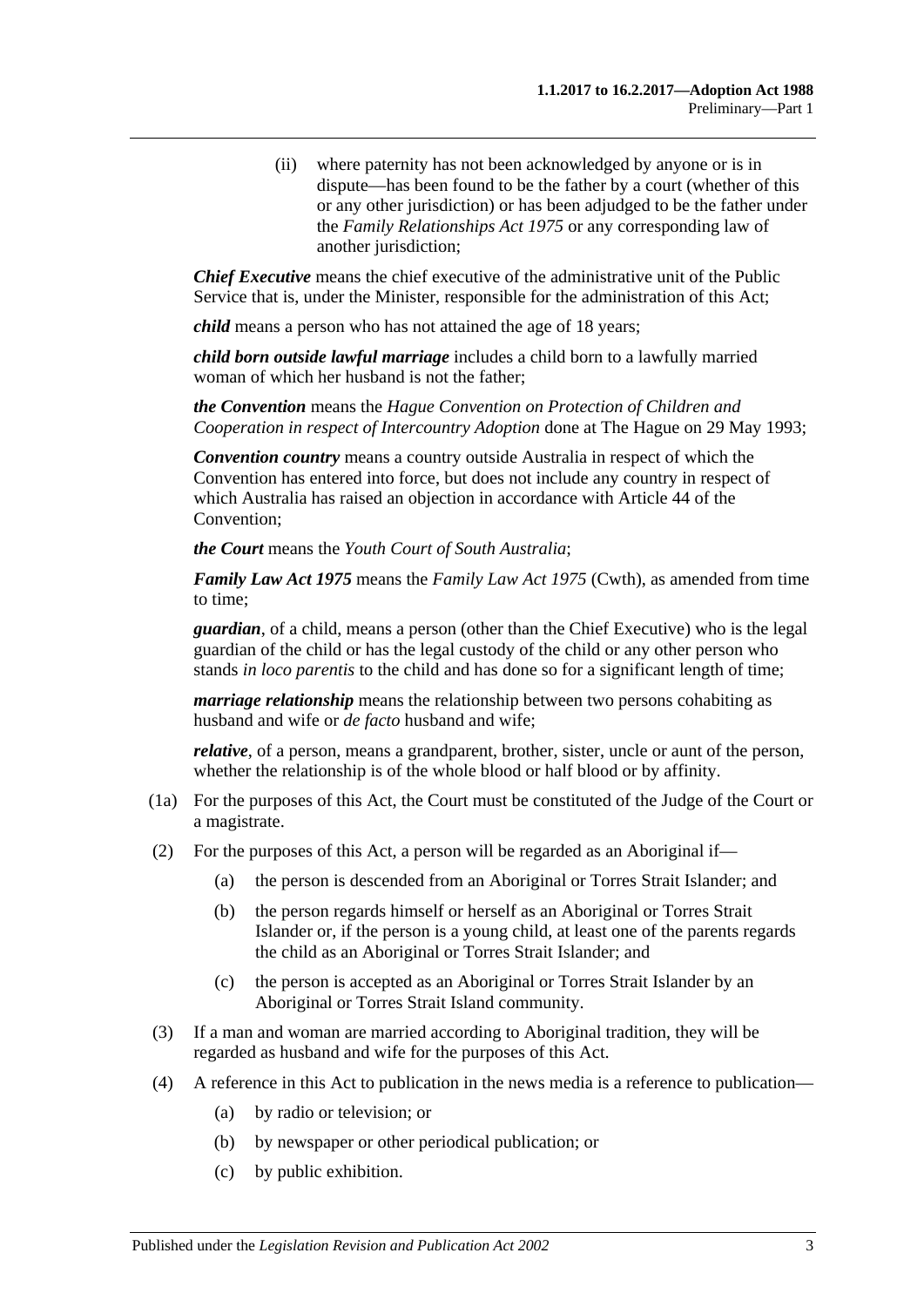#### <span id="page-3-0"></span>**7—General principle**

In all proceedings under this Act, the welfare of the child to whom the proceedings relate must be regarded as the paramount consideration.

#### <span id="page-3-1"></span>**7A—Minister to ensure consultation undertaken on operation of Act**

The Minister must ensure that regular consultation is undertaken with representatives of organisations with a special interest in the adoption of children and any other interested persons in relation to the operation of this Act.

## <span id="page-3-2"></span>**Part 2—Adoption orders**

#### <span id="page-3-3"></span>**Division 1—Powers of the Court**

#### <span id="page-3-4"></span>**8—General power of the Court**

- (1) Subject to any law of the Commonwealth, the Court has power to make orders for the adoption of children.
- (2) The Court cannot make an order for adoption except—
	- (a) in relation to a child who is in the State; and
	- (b) in favour of a person or persons who are resident or domiciled in the State.
- (3) If in proceedings for an adoption order the necessary territorial nexus with the State is established as at the date of commencement of the proceedings or some other date following within 21 days of that date, it will be presumed that the nexus continues in the absence of proof to the contrary.

#### <span id="page-3-5"></span>**8A—Court must consider opinion of child**

- (1) Before making an order for the adoption of a child of or over 5 years of age, the Court must interview the child to determine what the child's opinion is in relation to the proposed order (unless satisfied that the child is intellectually incapable of expressing an opinion).
- (2) An interview under this section must not be conducted in the presence of any party to the adoption.
- (3) In determining whether to make an order for adoption of a child the Court must take into account any opinion expressed by the child in an interview under this section.
- (4) The Court may determine the weight to be given to an opinion expressed by a child in an interview under this section, taking into account the age of the child and any other factors the Court considers relevant.

#### <span id="page-3-6"></span>**9—Effect of adoption order**

- (1) Subject to this section, where an adoption order is made, the adopted child becomes in contemplation of law the child of the adoptive parents and ceases to be the child of any previous birth or adoptive parents.
- (2) If an adoption order is made in favour of a person who is cohabiting with a birth or adoptive parent of the child in a marriage relationship, the relationship of that parent to the child is not affected by the order.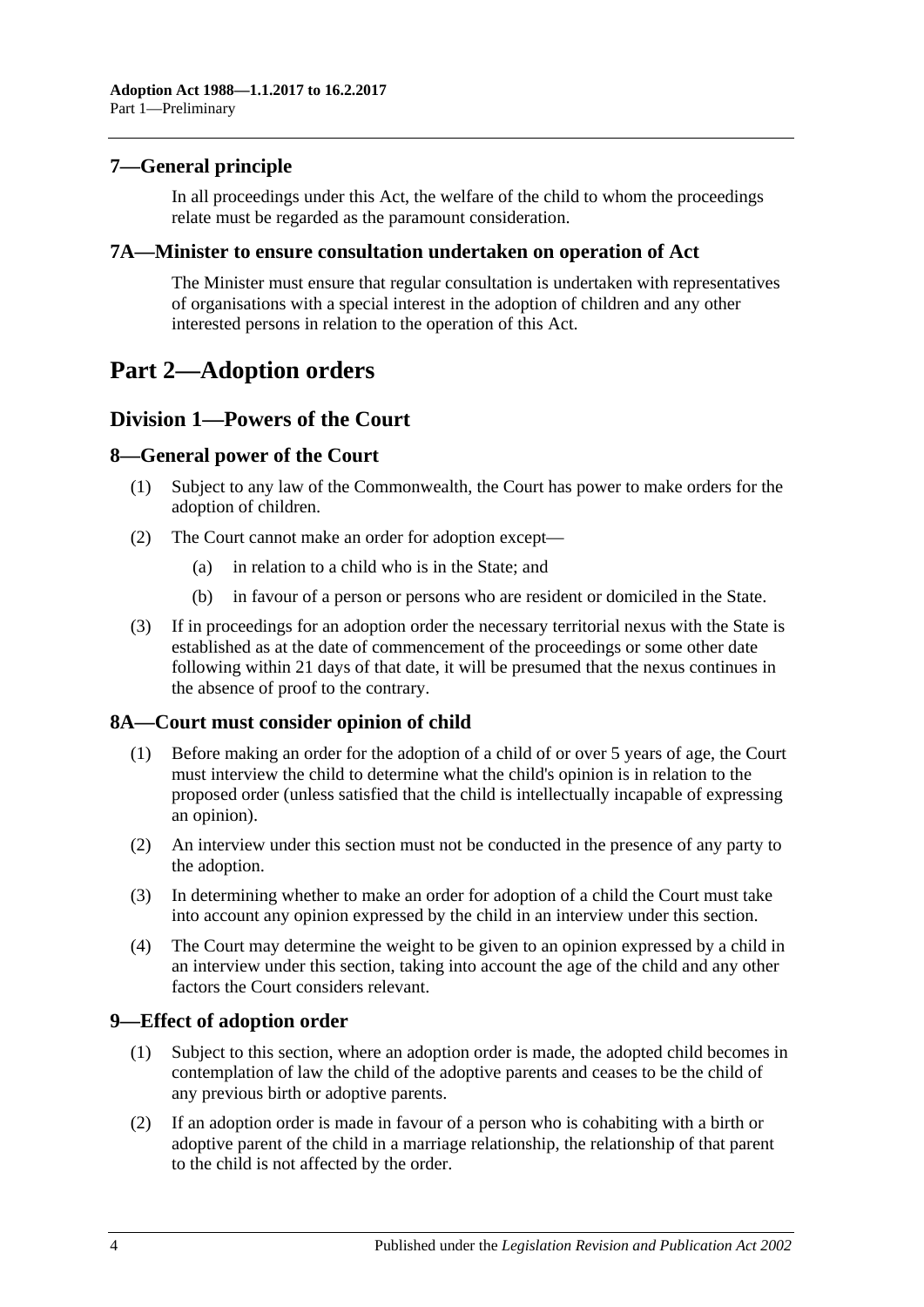- (3) Where—
	- (a) one of the birth or adoptive parents of a child dies; and
	- (b) the surviving parent cohabits with another person in a marriage relationship; and
	- (c) the child is adopted by that other person,

the adoption does not exclude rights of inheritance from or through the deceased parent.

- (3a) The making of an adoption order in relation to a child does not affect any vested or contingent proprietary right acquired by the child before the making of the adoption order.
- (4) Where an order for the adoption of a child is made, any previous order for the adoption or guardianship of the child ceases to have effect.

#### <span id="page-4-0"></span>**10—No adoption order in certain circumstances**

- (1) The Court will not make an adoption order in favour of—
	- (a) a person who is cohabiting with a birth or adoptive parent of the child in a marriage relationship; or
	- (b) a relative of the child, either solely or jointly with any other person,

unless satisfied that adoption is clearly preferable, in the interests of the child, to any alternative order that may be made under the laws of the State or the Commonwealth.

(2) The Court will not consider an application for adoption made by or on behalf of a person who is cohabiting with a birth or adoptive parent of the child in a marriage relationship unless the Family Court of Australia has given that person leave to proceed with the application for adoption under section 60G of the *Family Law Act 1975*.

### <span id="page-4-1"></span>**11—Adoption of Aboriginal child**

- (1) The Court will not make an order for the adoption of an Aboriginal child unless satisfied that adoption is clearly preferable, in the interests of the child, to any alternative order that may be made under the laws of the State or the Commonwealth.
- (2) Subject to [subsection](#page-4-2) (3), an order for the adoption of an Aboriginal child will not be made except in favour of a member of the child's Aboriginal community who has the correct relationship with the child in accordance with Aboriginal customary law or, if there is no such person seeking to adopt the child, some other Aboriginal person.
- <span id="page-4-2"></span>(3) An order for the adoption of an Aboriginal child may be made in favour of a person who is not an Aboriginal person if the Court is satisfied—
	- (a) that there are special circumstances justifying the making of the order; and
	- (b) that the child's cultural identity with the Aboriginal people will not be lost in consequence of the adoption.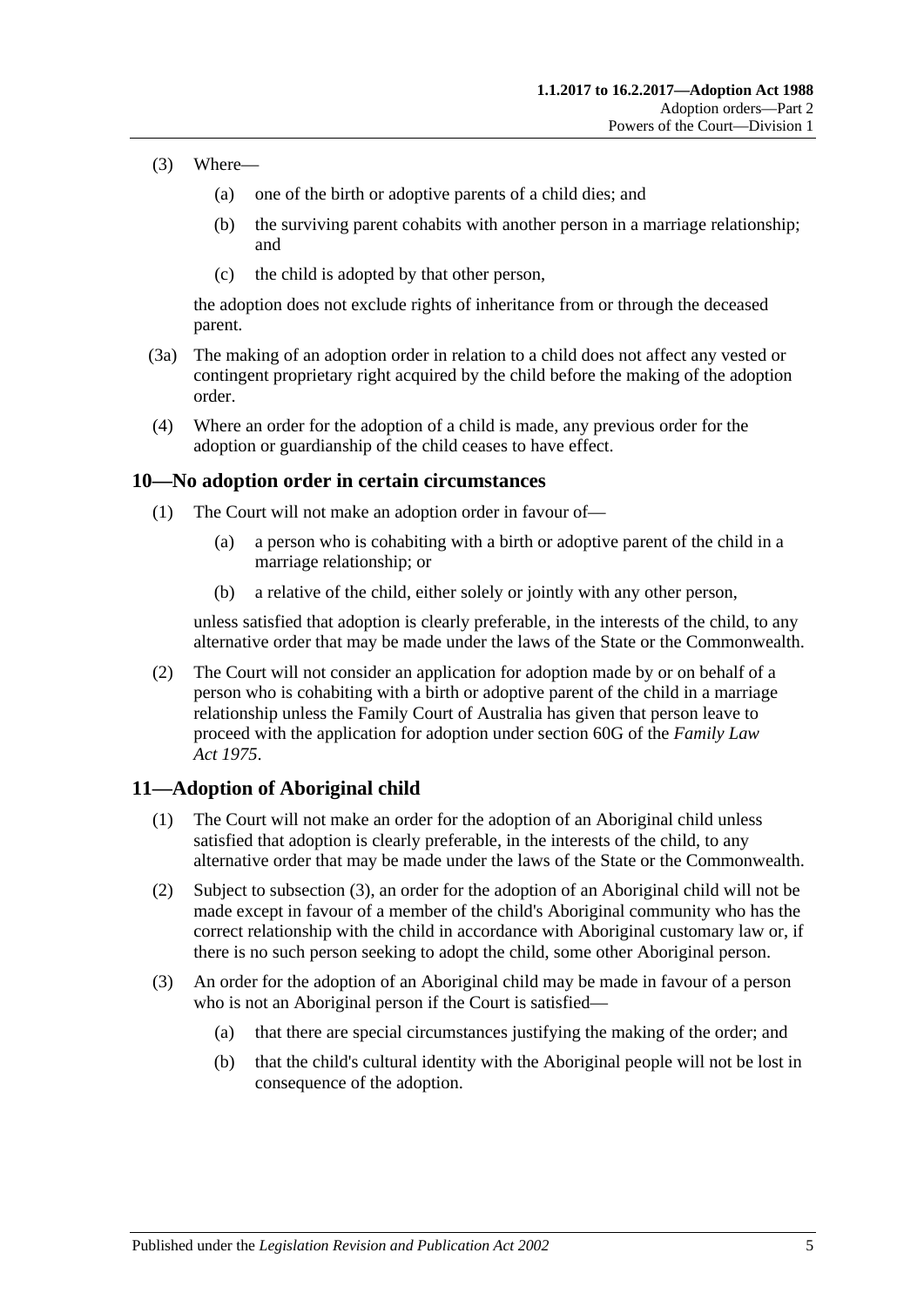#### <span id="page-5-0"></span>**12—Criteria affecting prospective adoptive parents**

- (1) Subject to this section, an adoption order will not be made except in favour of two persons who have been cohabiting together in a marriage relationship for a continuous period of at least five years.
- (2) An adoption order may be made in favour of two persons who have been cohabiting together in a marriage relationship for a continuous period of less than five years if the Court is satisfied that there are special circumstances justifying the making of the order.
- <span id="page-5-4"></span>(3) An adoption order may be made in favour of one person where—
	- (a) that person has cohabited with a birth or adoptive parent of the child in a marriage relationship for a continuous period of at least five years; or
	- (b) the Court is satisfied that there are special circumstances justifying the making of the order.
- (4) Where two persons are cohabiting in a marriage relationship, an adoption order will not be made except in favour of both or in the circumstances described in [subsection](#page-5-4) (3)(a).
- (5) An adoption order will not be made in favour of a person who is lawfully married but not cohabiting with his or her spouse unless the Court is satisfied, after interviewing the spouse of the person in private, that the spouse consents to the adoption.

#### <span id="page-5-1"></span>**14—Discharge of adoption orders on ground of fraud**

- (1) The Court may discharge an adoption order if it appears that the order was obtained by fraud, duress or other improper means.
- (2) The Court may, on discharging an adoption order, make any consequential orders that may be necessary or desirable in the circumstances of the case.

### <span id="page-5-2"></span>**Division 2—Consent to adoption**

#### <span id="page-5-3"></span>**15—Consent of parent or guardian**

- (1) Subject to this section, an adoption order will not be made unless each person who is a parent or guardian of the child has consented to the adoption (whether the parent or guardian is present in Australia or not).
- (2) The mother of a child cannot consent to the adoption of the child until 5 days after the birth of the child and, subject to [subsection](#page-5-5) (3), a mother's consent given more than 5 but less than 14 days after the birth of the child will not be recognised as a valid consent to the child's adoption.
- <span id="page-5-5"></span>(3) The Court may recognise the validity of a consent of a mother given more than 5 but less than 14 days after the birth of the child, if satisfied—
	- (a) that there were special circumstances justifying the giving of consent less than 14 days after the birth of the child; and
	- (b) that the mother was able to exercise a rational judgment on the question of consent.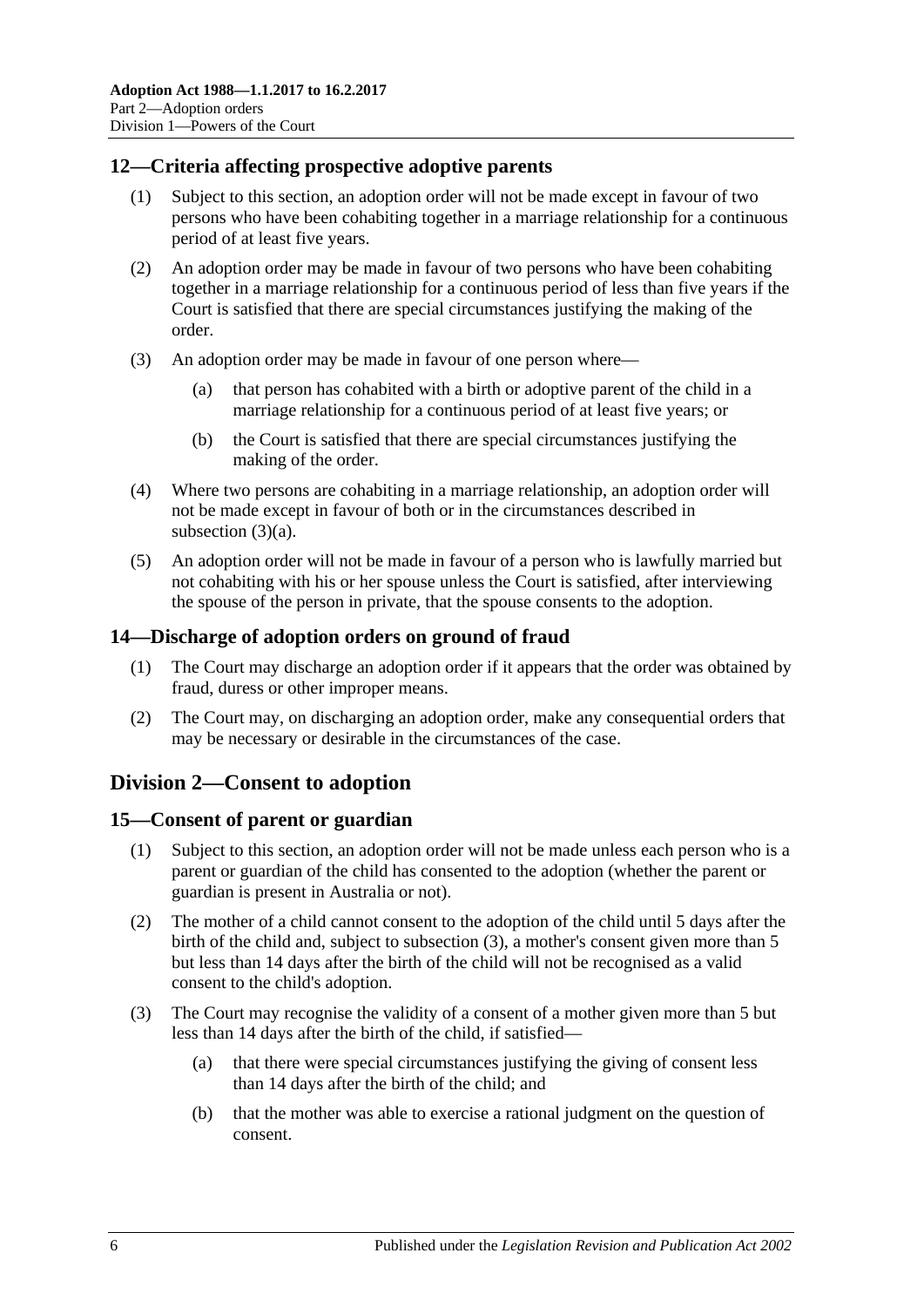- (4) The consent of a parent or guardian—
	- (a) may be in general terms, authorising the adoption of the child by any persons in whose favour an order may be made; or
	- (b) may be limited, authorising the adoption of the child—
		- (i) by a relative of the child; or
		- (ii) by a person who has been appointed a guardian of the child by a court; or
		- (iii) by a person who is cohabiting with a parent of the child in a marriage relationship; or
		- (iv) by a person in whose care the child has been placed by the Chief Executive, either solely or jointly with any other person.
- (5) The consent of a parent or guardian—
	- (a) must be in writing; and
	- (b) must (except where the Minister or the Chief Executive is the guardian)—
		- (i) be witnessed in accordance with the regulations; and
		- (ii) be endorsed by a person authorised by the Chief Executive with a statement to the effect that the parent or guardian has been counselled by that person at least three days before the giving of consent and appears to understand the consequences of adoption and the procedures for revoking the consent.
- (6) The consent of a parent or guardian may be revoked by written notice of revocation served personally or by post on the Chief Executive within 25 days or, with the approval of the Chief Executive given within that period of 25 days, 39 days, of the date of the consent.
- (7) The consent of the father of a child born outside lawful marriage is not required unless his paternity is recognised under the law of this State but if it appears to the Court that a particular person may be able to establish paternity of the child (not being a person whose paternity arises from unlawful sexual intercourse with the mother), the Court will not proceed to make an adoption order without allowing that person a reasonable opportunity to establish paternity.

#### <span id="page-6-0"></span>**16—Consent of child**

- (1) An adoption order will not be made in relation to a child over the age of 12 years unless—
	- (a) the child has consented to the adoption; and
	- (b) 25 days have elapsed since the giving of consent; and
	- (c) the Court is satisfied, after interviewing the child in private, that the child's consent is genuine and the child does not wish to revoke it.
- (2) The consent of a child—
	- (a) must be in writing; and
	- (b) must be witnessed in accordance with the regulations; and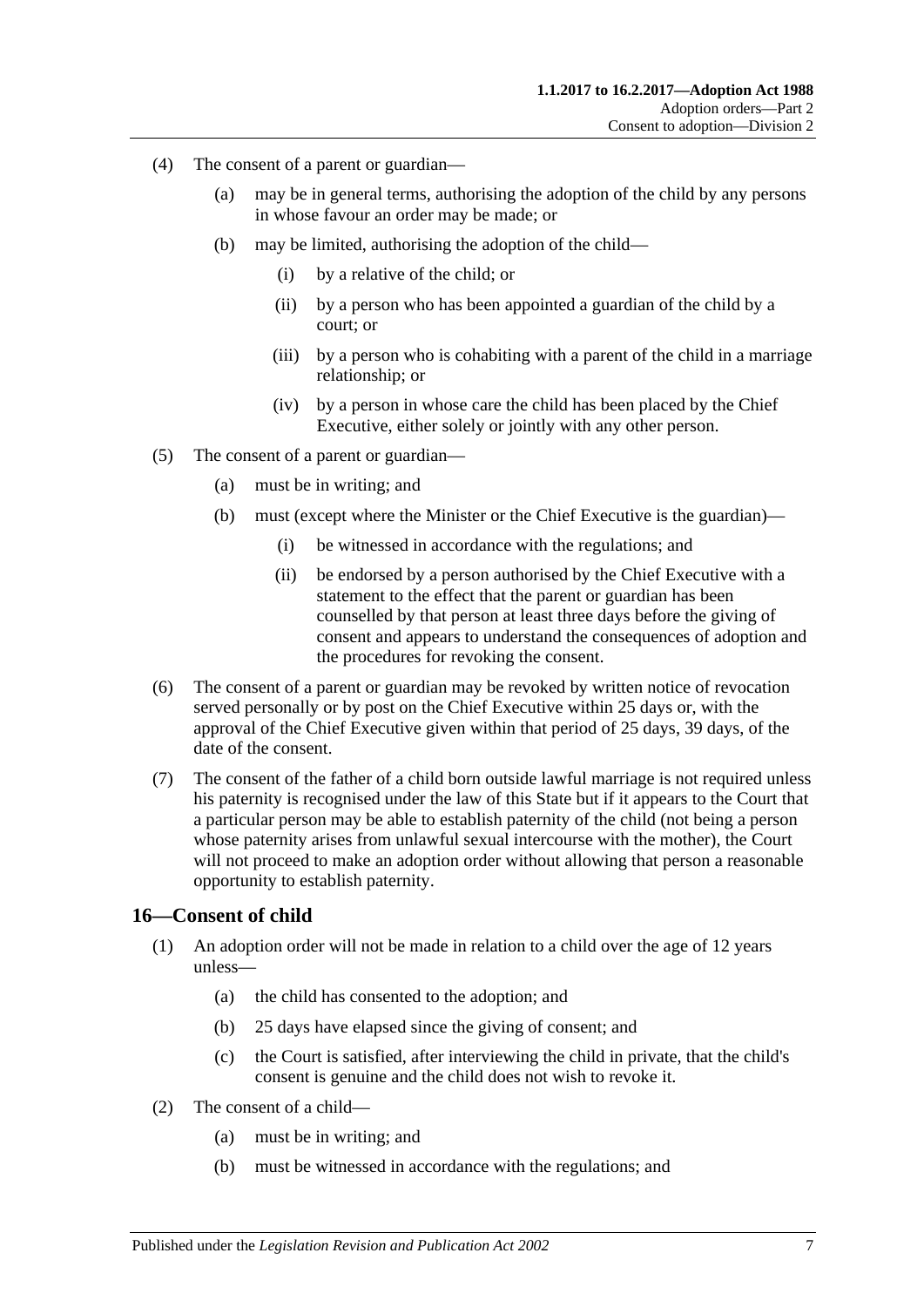(c) must be endorsed by an officer authorised by the Chief Executive to make such an endorsement with a statement to the effect that the child has been counselled by that person.

#### <span id="page-7-0"></span>**17—Consent given under law of another jurisdiction**

- (1) A consent to the adoption of a child given by a person in accordance with the law of another State or of a Territory of the Commonwealth will be regarded as a consent given by the person in accordance with this Act.
- (2) Subject to any law of the Commonwealth, the requirements of this Act relating to consent to adoption will be taken to have been complied with in relation to the adoption of a child from a Convention country if the laws of that country relating to consent to such an adoption have been complied with.

#### <span id="page-7-1"></span>**18—Court may dispense with consents**

- (1) The Court may dispense with the consent of a person (other than the child) to an adoption where it appears to the Court—
	- (a) that the person cannot, after reasonable inquiry, be found or identified; or
	- (b) that the person is in such a physical or mental condition as not to be capable of properly considering the question of consent; or
	- (c) that the person has abandoned, deserted or persistently neglected or ill-treated the child; or
	- (d) that the person has, for a period of not less than one year, failed, without reasonable excuse, to discharge the obligations of a parent or guardian of the child; or
	- (e) that there are other circumstances by reason of which the consent may properly be dispensed with.
- (2) The Court may dispense with the consent of a child to an adoption where it appears to the Court that the child is intellectually incapable of giving consent.
- (3) An application may be made under this section by the Chief Executive or a party to the adoption (including the child).

#### <span id="page-7-3"></span><span id="page-7-2"></span>**19—Order of Court dispensing with or recognising consent**

- (1) In order to facilitate arrangements for the adoption of a child, the Court may, on application by or on behalf of the Chief Executive, make an order dispensing with or recognising the validity of a consent under this Division before an application for an adoption order has been made and any such order has effect for the purposes of any application for an adoption order that may subsequently be made under this Act.
- (2) An order made under [subsection](#page-7-3) (1) may, on the application of the Chief Executive or of the person whose consent was in question, be revoked by the Court at any time before the making of an adoption order in respect of the child.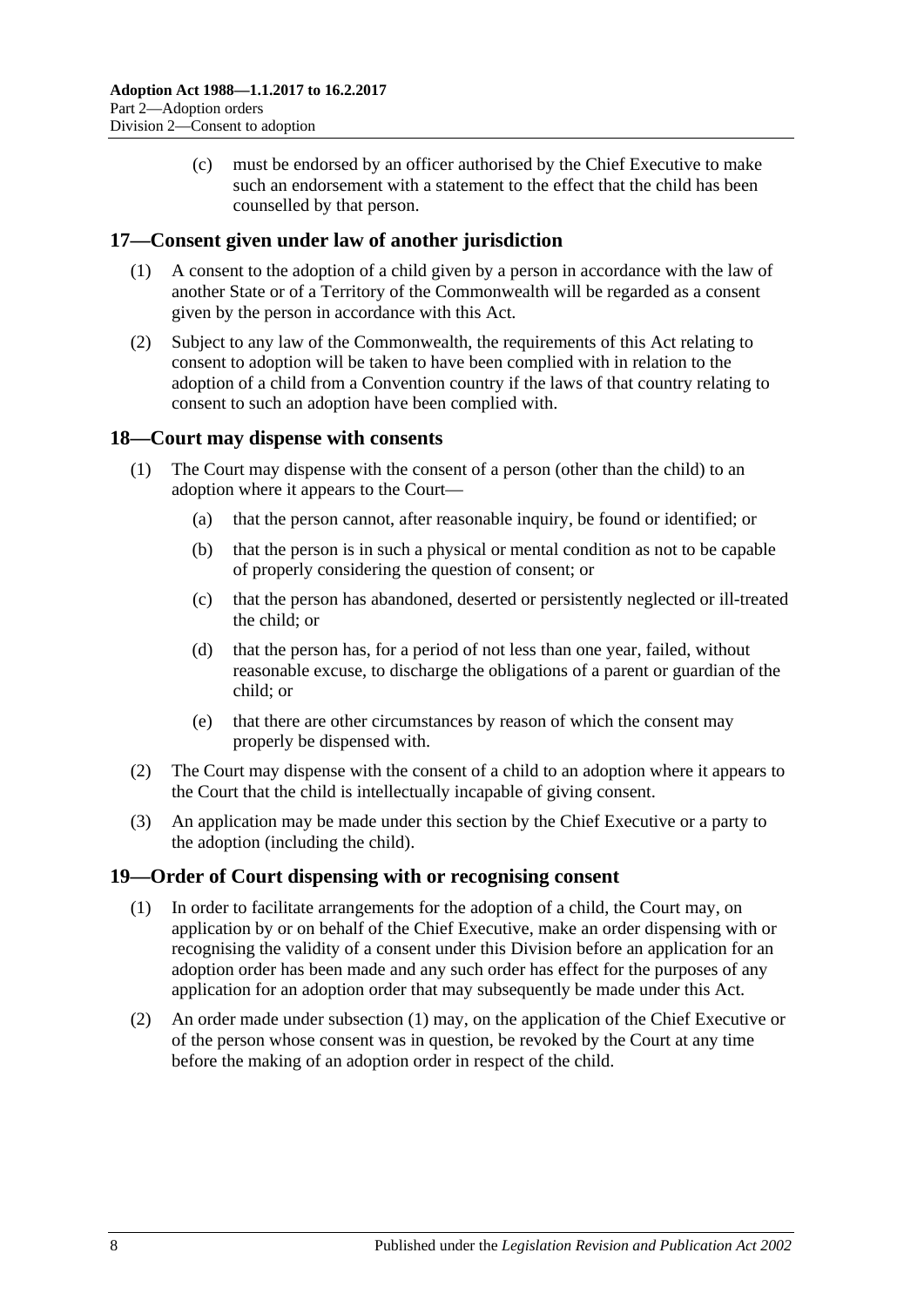## <span id="page-8-0"></span>**Division 3—Recognition of adoption orders**

#### <span id="page-8-1"></span>**20—Recognition of adoption under Australian law**

An adoption order made (before or after the commencement of this Act) under an Australian law, but not under the law of the State, will be recognised under the law of the State as having the same effect as an adoption order under the law of the State.

#### <span id="page-8-2"></span>**21—Recognition of adoption under foreign law**

- (a1) Subject to any law of the Commonwealth, an adoption order made under the law of a Convention country will be recognised under the law of the State as having the same effect as an adoption order under the law of the State.
- (1) An adoption order made (after the commencement of this Act) under the law of any other country outside Australia will be recognised under the law of the State as having the same effect as an adoption order under the law of the State if—
	- (a) the order was made in accordance with the law of that country; and
	- (b) when the order was made, each applicant was domiciled in that country or had been resident in that country for at least 12 months; and
	- (c) the circumstances in which the order was made would, if they had existed in this State, have constituted a sufficient basis for making an adoption order under this Act; and
	- (d) the proceedings in which the order was made involved no denial of natural justice or failure to observe the requirements of substantial justice.
- <span id="page-8-5"></span>(2) The Court may, on the application of an interested person, declare that an adoption order made under the law of a country outside Australia is or is not one that is to be recognised under the law of the State.
- (3) The Attorney-General is entitled to intervene in any proceedings under [subsection](#page-8-5) (2).
- (4) Where immediately before the commencement of this Act an adoption order made under the law of a country outside Australia was recognised as having the same effect as an adoption order made in this State, the order continues to be so recognised.

### <span id="page-8-3"></span>**Division 4—General provisions**

#### <span id="page-8-6"></span><span id="page-8-4"></span>**22—Court to consider report on suitability of adoptive parents**

- (1) Before making an order for the adoption of a child, the Court will consider any report prepared by or on behalf of the Chief Executive and submitted to the Court as to—
	- (a) where the Chief Executive is the guardian of the child under [section](#page-9-2) 25—the circumstances of the child; and
	- (b) in any case—the suitability of the prospective adoptive parents and their capacity to care adequately for the child.
- (2) Subject to [subsection](#page-9-3) (3), a copy of a report prepared under [subsection](#page-8-6) (1) will be made available to the prospective adoptive parents.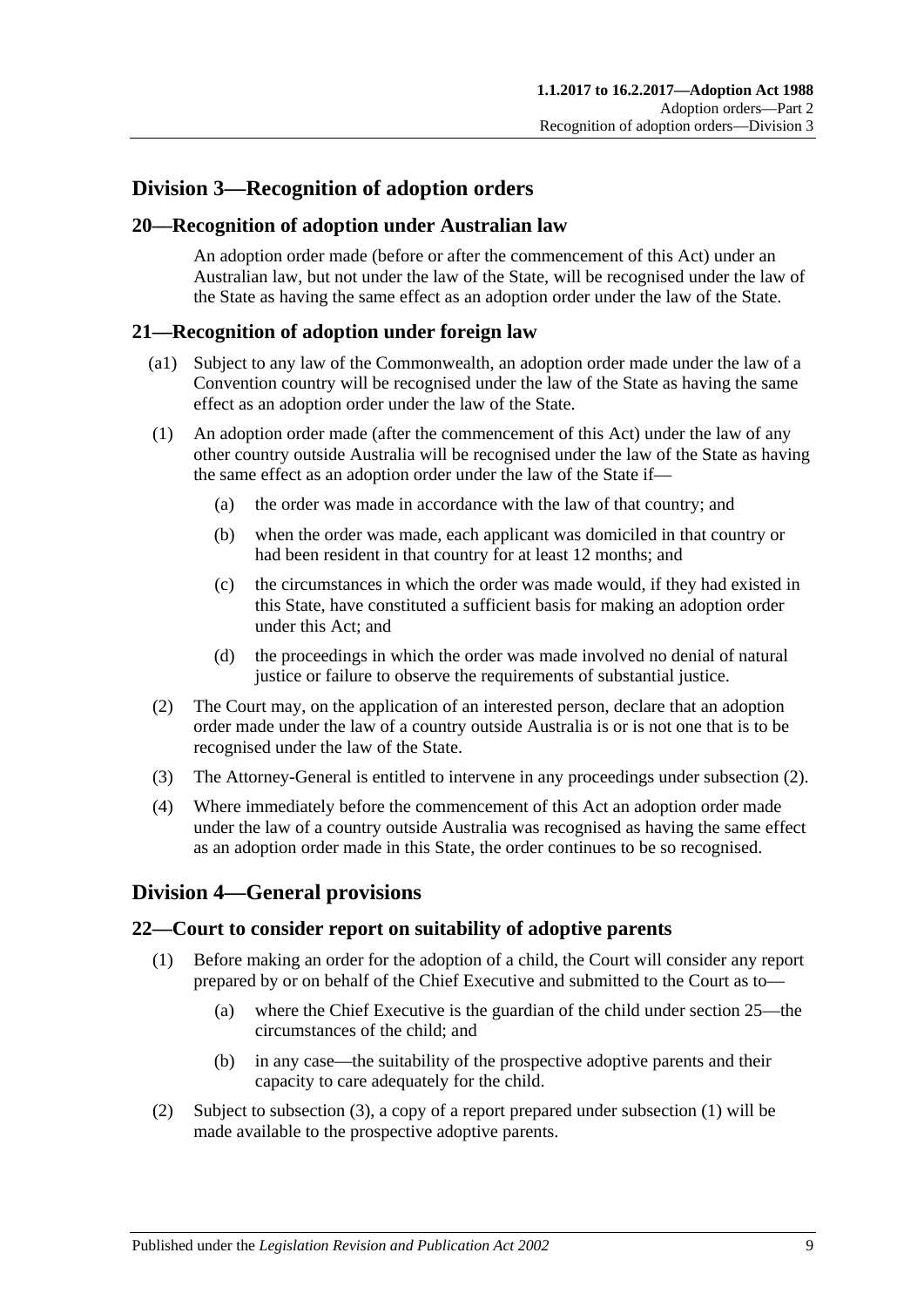- <span id="page-9-3"></span>(3) The Court may order that the contents or part of the contents of a report prepared under [subsection](#page-8-6) (1) be suppressed from disclosure to the prospective adoptive parents or any other person.
- (4) The Court may require prospective adoptive parents to submit evidence, to the satisfaction of the Court, of their good health.

#### <span id="page-9-0"></span>**23—Name of child**

- (1) Where the Court makes an order for the adoption of a child it may by the same or a subsequent order declare the name by which the child is to be known.
- (2) Before making an order changing the name of a child, the Court should take into account any wishes expressed by the child on the subject.
- (3) The Court will not change the name of a child who is over the age of 12 years unless—
	- (a) the child consents to the change; or
	- (b) the child is intellectually incapable of consenting.
- (4) An order under this section does not prevent a subsequent change of name in accordance with the law of the State.

#### <span id="page-9-1"></span>**24—Proceedings to be private etc**

- (1) An application for an adoption order will not be heard in an open court.
- (2) Except as authorised by the Court, the records of proceedings for an adoption order will not be open to inspection.

### <span id="page-9-2"></span>**25—Guardianship of child awaiting adoption**

- <span id="page-9-4"></span>(1) Where—
	- (a) each parent or guardian of a child has consented to the adoption of the child in general terms or such consent has been dispensed with; or
	- (b) it is intended that an order for the adoption of a child be sought under this Act and arrangements are complete for the transfer of guardianship of the child from an officer of another State or a Territory of the Commonwealth whose functions correspond to those of the Chief Executive to the Chief Executive,

the Chief Executive is the guardian of the child, for all purposes except the giving of consent to the adoption of the child, to the exclusion of all other persons until—

- (c) an adoption order is made in respect of the child; or
- (d) a consent referred to in [paragraph](#page-9-4) (a) is lawfully revoked; or
- (e) the child is placed in the custody or under the guardianship of a person by order of a court; or
- (f) the Chief Executive orders, in writing, that the child be placed in the custody of a parent of the child.
- (2) The Chief Executive may, by agreement with some suitable person (including a parent of the child) and on such conditions as the Chief Executive considers appropriate, place a child of whom the Chief Executive is the guardian under this section in the care of that person.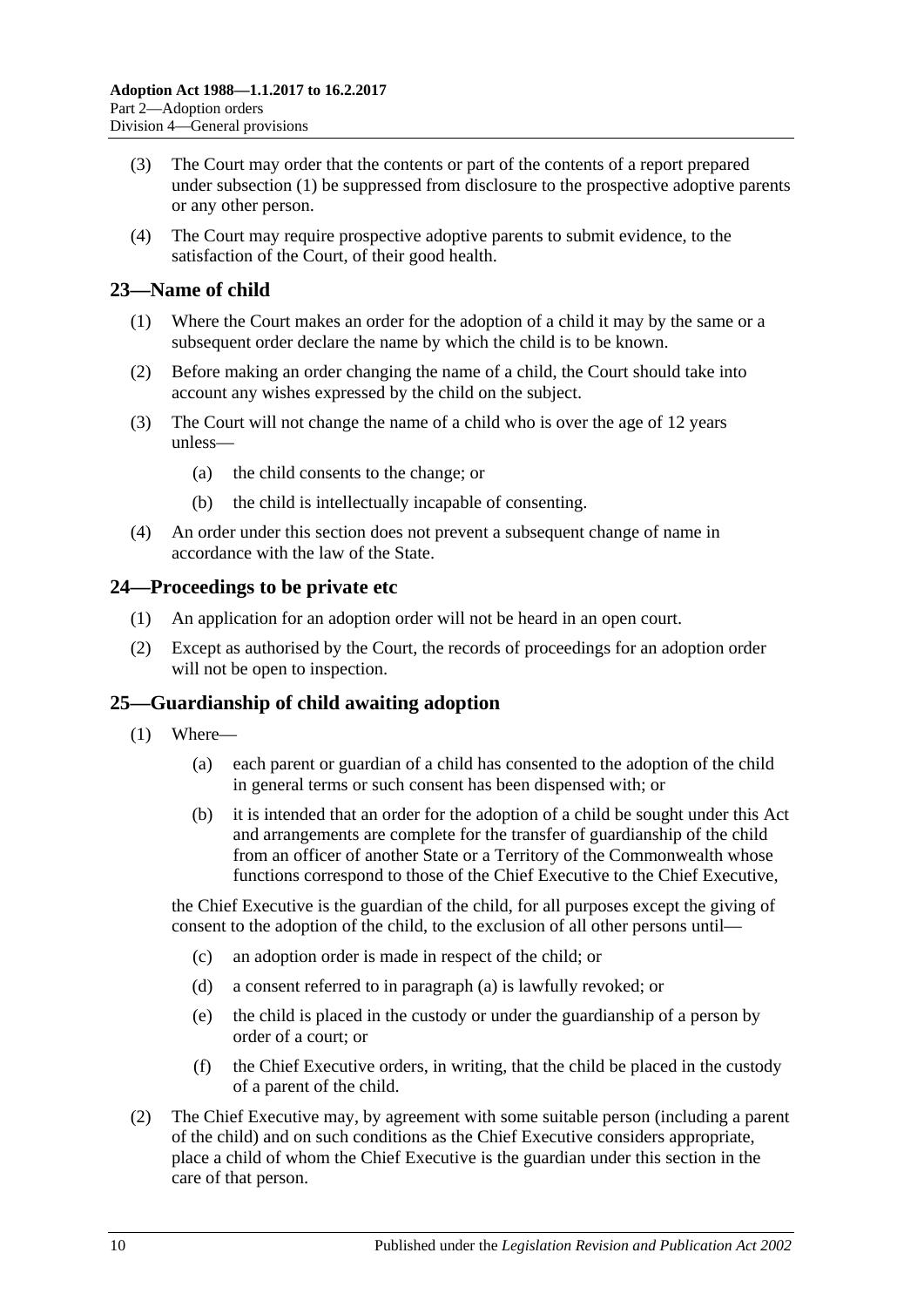- (3) The fact that the Chief Executive is the guardian of a child under this section does not affect the liability of any person to maintain the child.
- (4) This section does not apply to a child who is under the guardianship of the Minister.

#### <span id="page-10-0"></span>**26—Financial support in special cases**

Where—

- (a) a child suffers from some physical or mental disability; or
- (b) a child, for some other reason, requires special care,

the Minister may enter into an arrangement with prospective adoptive parents to contribute to the support of the child after the making of an adoption order.

#### <span id="page-10-1"></span>**26A—Arrangements between parties to adoption**

- (1) If a party to the adoption or proposed adoption of a child wishes to enter into an arrangement with another party to the adoption for the provision of information, contact or any other matters related to the welfare of the child, or to vary such an arrangement, the Chief Executive will endeavour to facilitate the making of the arrangement or variation.
- (2) For the purposes of this section, the birth parents and the adoptive parents will be taken to be the parties to the adoption.
- (3) The Chief Executive must ensure that the opinions of the child (so far as they are ascertainable) are taken into account in formulating any arrangement or variation under this section.
- (4) An arrangement may not be entered into under this section in relation to an adopted child who has attained the age of 18 years and an arrangement relating to an adopted child will terminate on the child attaining the age of 18 years.
- (5) The Chief Executive must ensure that an arrangement entered into under this section, or any variation to such an arrangement, is reduced to writing and that copies of the arrangement or variation are provided to the parties to the arrangement.
- (6) The Chief Executive will maintain a register of arrangements entered into under this section.
- (7) An arrangement entered into under this section is not enforceable in any court and breach of an arrangement or failure to enter into such an arrangement does not affect the validity of an adoption order or of any consent to an adoption.
- (8) This section applies only in relation to children adopted after the commencement of this Act.

# <span id="page-10-2"></span>**Part 2A—Open adoptions**

#### <span id="page-10-3"></span>**27—Right to obtain information once adopted person turns 18**

- (1) Subject to this Part, an adopted person who has attained the age of 18 years or, if the adopted person consents or is dead or cannot be located, a lineal descendant of the adopted person, may obtain—
	- (a) the names and dates of birth (if known) of the person's birth parents;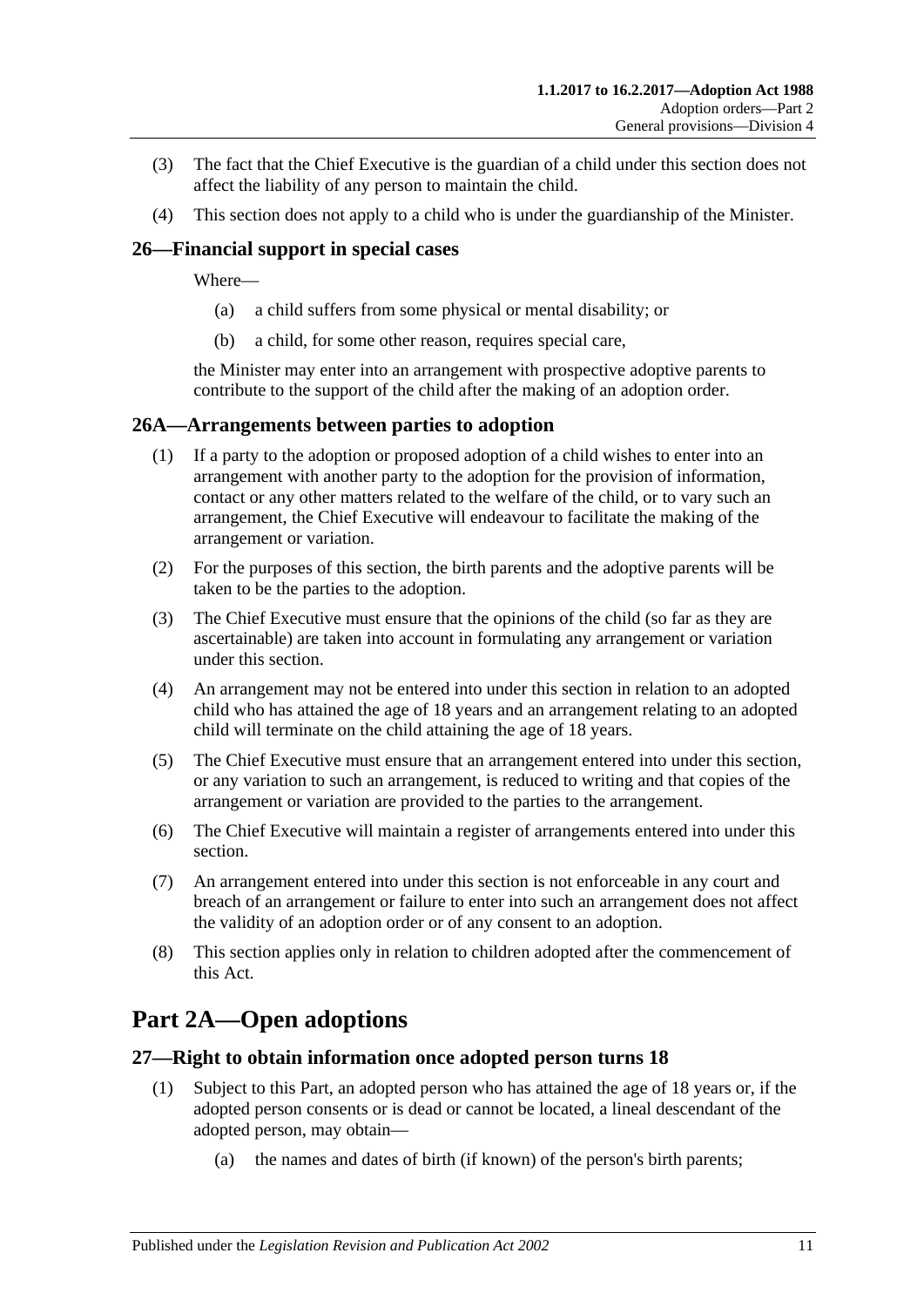- (b) any other information in the possession of the Chief Executive relating to the birth parents and the circumstances of the adoption<sup>1</sup>;
- (c) any message, information or item given to the Chief Executive by a birth parent with instructions that it be provided to the adopted person;
- (d) information in the possession of the Chief Executive relating to a sibling (whether of the whole or half blood) of the person who has also been adopted and who has also attained the age of 18 years.
- (2) Subject to this Part, if an adopted person has attained the age of 18 years, a birth parent of the person or, if the birth parents consent or are dead or cannot be located, a person who would have been a relative of the person if the adoption order had not been made, may obtain—
	- (a) the names of the adoptive parents and the adopted person;
	- (b) any other information in the possession of the Chief Executive relating to the adoptive parents and the adopted person;
	- (c) any message, information or item given to the Chief Executive by an adopted person or adoptive parent with instructions that it be provided to the birth parent.
- (3) Subject to this Part, if an adopted person has attained the age of 18 years, an adoptive parent of the person may, with the consent of the adopted person, obtain—
	- (a) any information in the possession of the Chief Executive relating to the adopted person's birth parents;
	- (b) any message, information or item given to the Chief Executive by a birth parent with instructions that it be provided to the adoptive parents.
- (4) In providing information under this section the Chief Executive must not reveal the name of a person (other than a birth parent and any siblings of the whole or half blood of the adopted person who have attained the age of 18 years) who would have been a relative of the adopted person if the adoption order had not been made.
- <span id="page-11-1"></span>(5) Nothing in this section entitles a person to obtain information the disclosure of which the Chief Executive has determined, in his or her absolute discretion, would be an unjustifiable intrusion on the privacy of the person to whom the information relates.
- (6) The Chief Executive must establish and maintain written guidelines regarding the exercise of the Chief Executive's discretion under [subsection](#page-11-1) (5).
- (7) The Chief Executive must give a copy of the guidelines, on request, to any person.

**Note—**

1 See also [section](#page-16-1) 41 in relation to birth certificates.

#### <span id="page-11-0"></span>**27A—Information may be provided earlier, in the Chief Executive's discretion**

The Chief Executive will disclose information to an adopted person or a birth parent before an entitlement to the information arises under [section](#page-10-3) 27, if consent to the disclosure is given by—

- (a) in the case of disclosure to an adopted person—
	- (i) the adoptive parents; and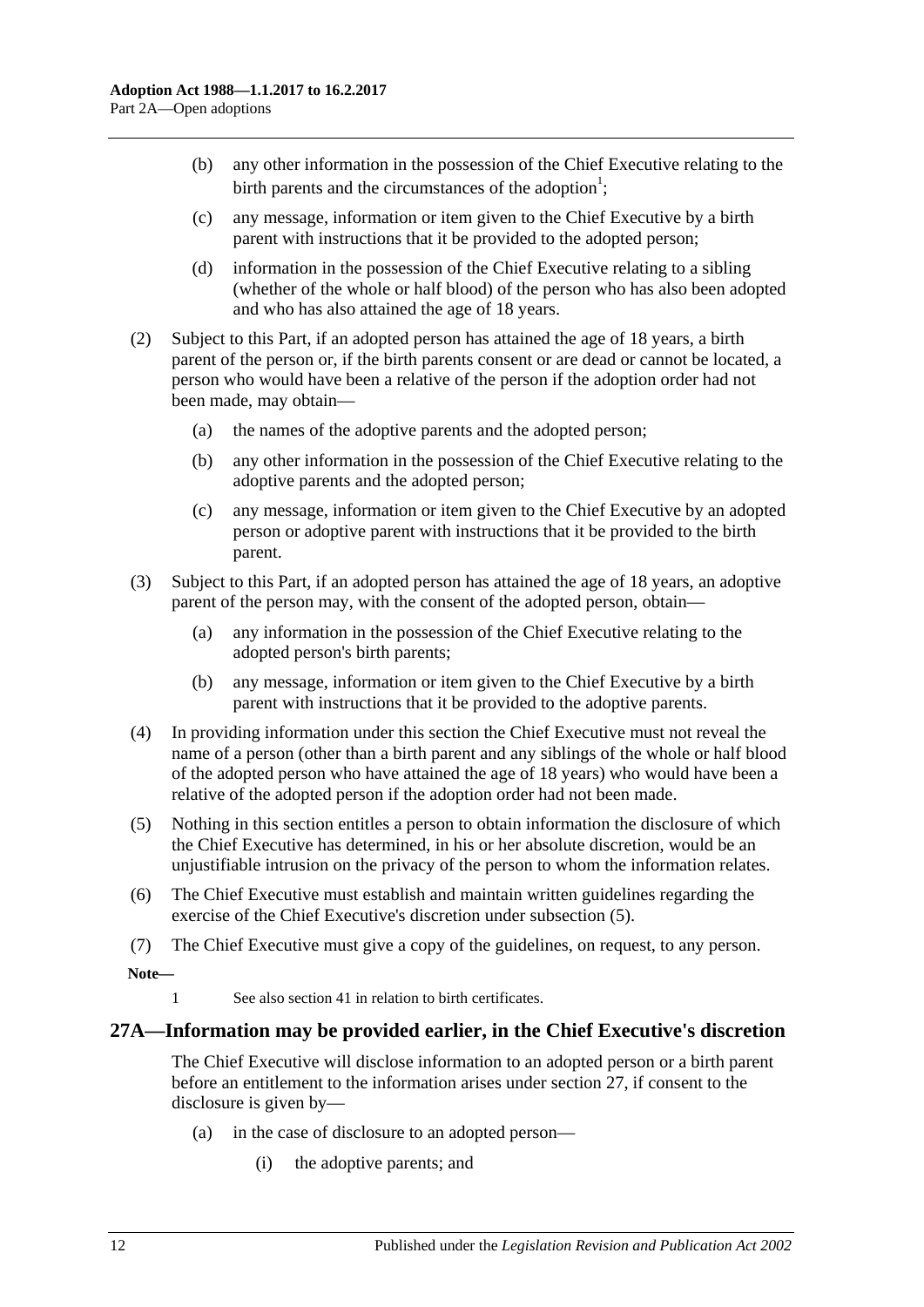- (ii) if the name of a birth parent is to be disclosed—that parent; or
- (b) in the case of disclosure to a birth parent—
	- (i) the adoptive parents; and
	- (ii) if the adopted person has attained the age of 12 years—the adopted person.

#### <span id="page-12-0"></span>**27B—Limitation of right to obtain information where adoption occurred before commencement of Act**

- (1) A person adopted before the commencement of this Act may lodge with the Chief Executive a direction that information in the Chief Executive's possession that would enable the person to be traced not be disclosed.
- (2) A birth parent of a person adopted prior to the commencement of this Act may lodge with the Chief Executive a direction that information in the Chief Executive's possession that would enable the birth parent to be traced not be disclosed.
- (3) An adoptive parent of a person adopted prior to the commencement of this Act may lodge with the Chief Executive a direction that information in the Chief Executive's possession that would enable the adoptive parent to be traced not be disclosed.
- (4) Subject to [subsection](#page-12-1) (5), where a direction has been lodged under this section, the Chief Executive must not disclose information in contravention of the direction.
- <span id="page-12-1"></span>(5) Where—
	- (a) a direction has been lodged by an adoptive parent; but
	- (b) a direction has not been lodged by the adopted person,

the adoptive parent's direction does not operate to prevent the disclosure of information that is relevant to the welfare or whereabouts of the adopted person.

- (6) A person lodging a direction under this section may provide the Chief Executive with written reasons for the direction and, if so provided, the reasons must be released by the Chief Executive if a request for information about the person is subsequently made under this Part.
- (7) A direction under this section—
	- (a) may, if the adopted person or adoptive or birth parent is mentally incapacitated within the meaning of the *[Guardianship and Administration](http://www.legislation.sa.gov.au/index.aspx?action=legref&type=act&legtitle=Guardianship%20and%20Administration%20Act%201993)  Act [1993](http://www.legislation.sa.gov.au/index.aspx?action=legref&type=act&legtitle=Guardianship%20and%20Administration%20Act%201993)*, be given on behalf of that person or parent by his or her guardian appointed under that Act; and
	- (b) has effect for a period of five years, unless revoked earlier; and
	- (c) may, on the expiration of a period for which it has effect, be renewed; and
	- (d) must be lodged, renewed or revoked in a manner approved by the Chief Executive (but the Chief Executive cannot require that a renewal be lodged in person).
- (8) The Chief Executive will, if necessary, send a person who has lodged a direction under this section a renewal notice approximately 6 months, 3 months and 2 weeks before the date on which the direction will expire, unless the person has requested in writing that no such notices be sent.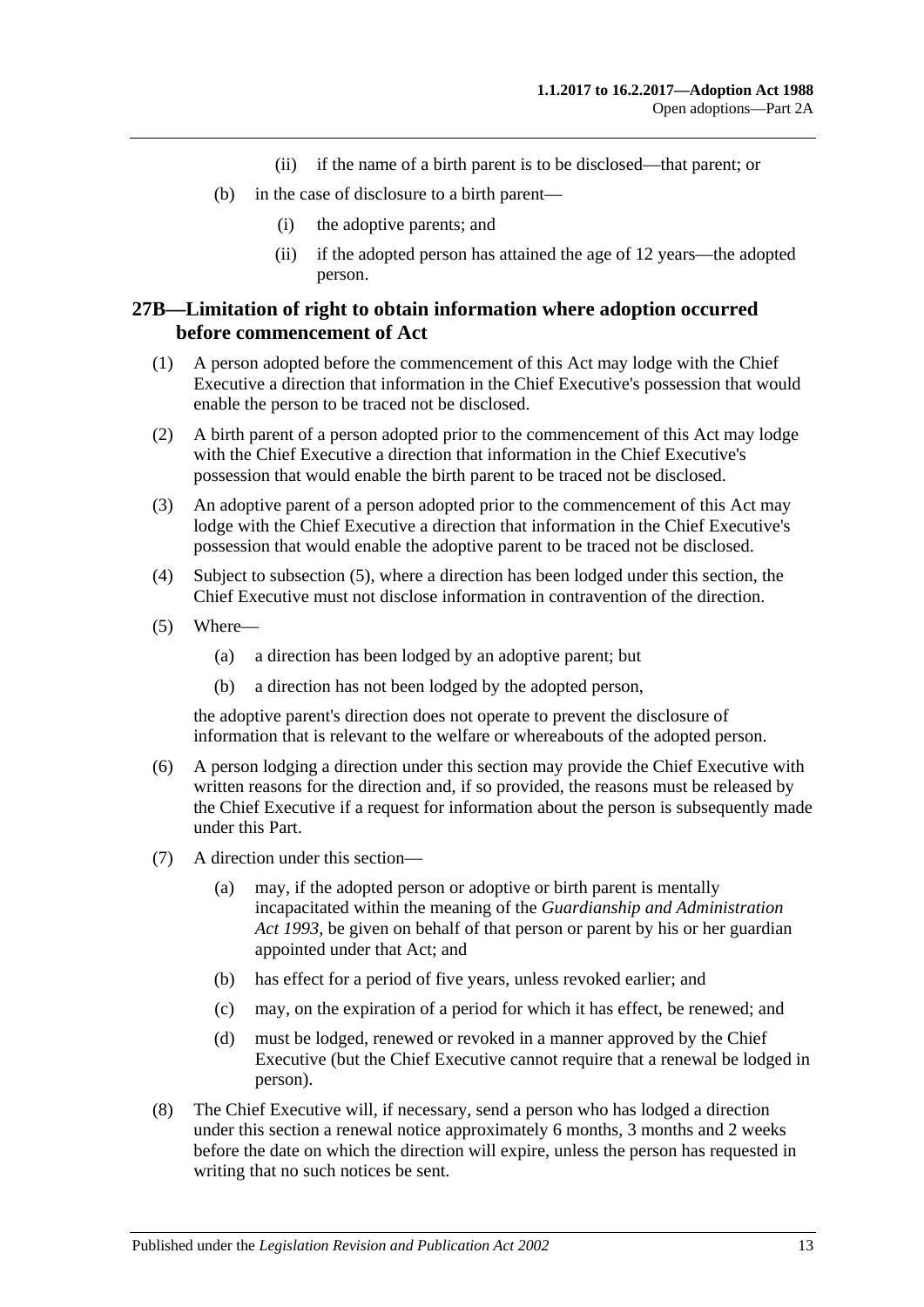(9) Subject to any written directions of the person to the contrary, a renewal notice will be sent to a person at his or her address last known to the Chief Executive.

#### <span id="page-13-0"></span>**27C—Interviews**

The Chief Executive may, before providing information to a person or accepting a direction from a person under this Part, invite the person to participate in an interview with a person authorised by the Chief Executive.

#### <span id="page-13-1"></span>**27D—Minister's power to authorise disclosure**

Despite anything contained in this Part, the Minister may authorise disclosure of any information if the disclosure is necessary in the interests of the welfare of an adopted person.

#### <span id="page-13-2"></span>**27E—Requirement for consent is waived on death**

A requirement under this Part that the consent of a person be obtained before information may be disclosed is waived on the death of that person.

## <span id="page-13-3"></span>**Part 3—Miscellaneous**

#### <span id="page-13-6"></span><span id="page-13-4"></span>**28—Certain agreements illegal**

- (1) An agreement under which a parent or guardian of a child receives any consideration (other than a consideration of a kind authorised by the Chief Executive) for a consent to the adoption of the child, is illegal and void.
- (2) A person who is a party to an agreement of a kind referred to in [subsection](#page-13-6) (1) is guilty of an offence.

Maximum penalty: \$10 000 or two years imprisonment.

### <span id="page-13-7"></span><span id="page-13-5"></span>**29—Negotiations for adoption**

(1) Subject to this section, a person or organisation that conducts negotiations leading, or intended to lead, to the making of an adoption order is guilty of an offence.

Maximum penalty: \$10 000 or two years imprisonment.

- (2) [Subsection](#page-13-7) (1) does not apply—
	- (a) to negotiations conducted for no fee by, or on behalf of, a parent, guardian or relative of a child for an adoption order in favour of a relative of the child or a person who is cohabiting with a parent of the child in a marriage relationship; or
	- (b) to negotiations conducted by a person or organisation approved by the Chief Executive.
- (3) An approval under this section is subject to any prescribed conditions and any other conditions imposed by the Chief Executive.
- <span id="page-13-8"></span>(4) The Chief Executive may withdraw such an approval if the person or organisation—
	- (a) breaches a condition of the approval; or
	- (b) acts improperly in the course of or in relation to the adoption or proposed adoption of a child.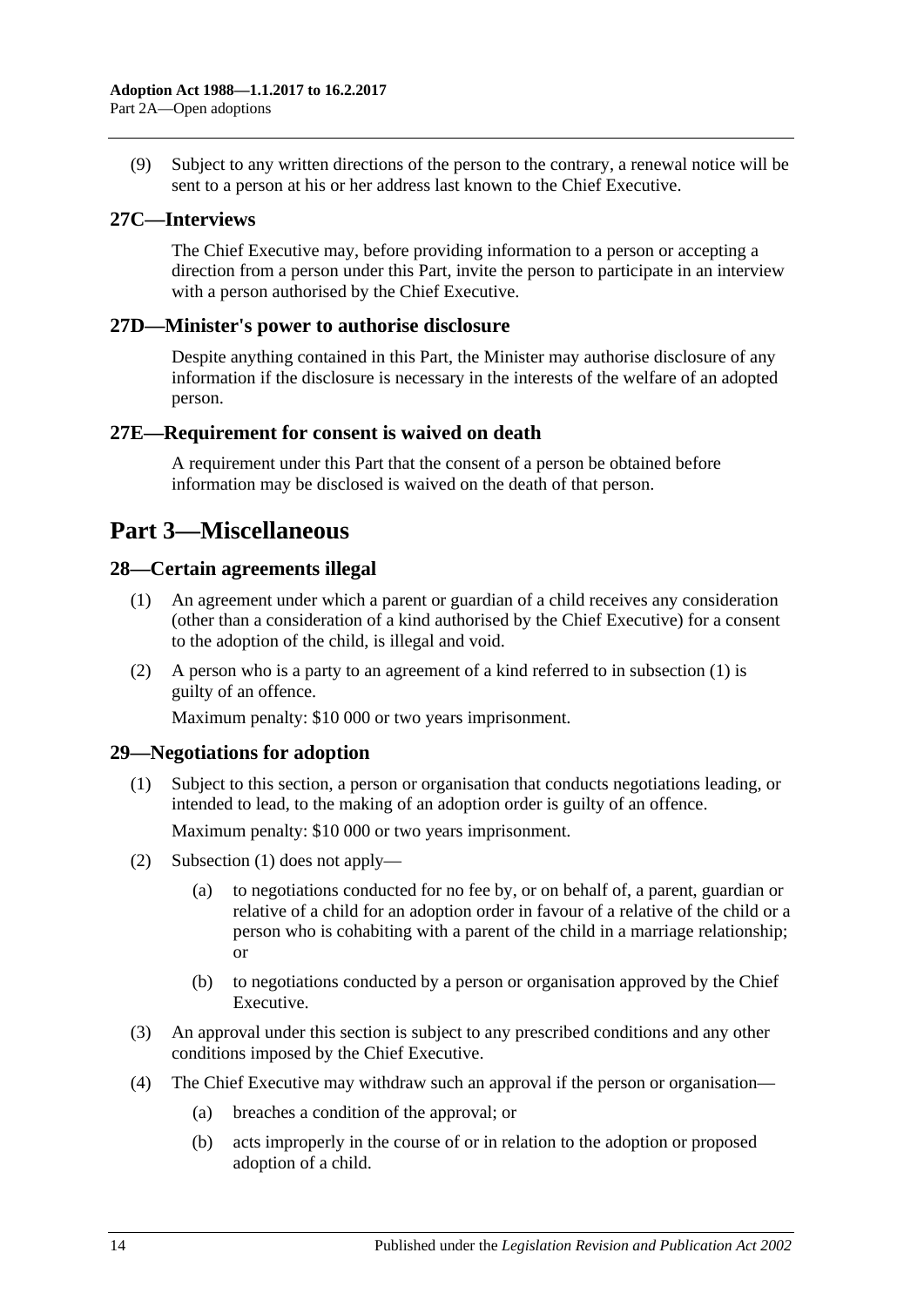- (4a) For the purposes of [subsection](#page-13-8) (4), an organisation will be taken to have acted improperly in the course of or in relation to an adoption or proposed adoption if a servant or agent of the organisation acts improperly in the course of or in relation to the adoption or proposed adoption.
- (5) Any fee paid for negotiations conducted in contravention of this section may be recovered as a debt.

#### <span id="page-14-0"></span>**30—Enticing child away**

A person must not take or entice a child away from a person who is entitled to custody of the child in pursuance of an adoption order with intent to deprive that person of the child.

Maximum penalty: \$10 000 or two years imprisonment.

#### <span id="page-14-1"></span>**31—Publication of names etc of persons involved in proceedings**

- (1) A person who publishes or causes to be published in the news media—
	- (a) the name of a child, or material tending to identify a child, in relation to whom proceedings have been taken under this Act or any other Australian law that substantially corresponds to this Act;
	- (b) the name of a parent or guardian, or material tending to identify a parent or guardian, of a child in relation to whom proceedings have been taken under this Act or any other Australian law that substantially corresponds to this Act;
	- (c) the name of a party, or material tending to identify a party, to proceedings under this Act or any other Australian law that substantially corresponds to this Act,

is guilty of an offence.

Maximum penalty: \$20 000.

- (2) This section does not apply to the publication of a person's name or other material tending to identify a person if—
	- (a) written consent to the publication has been given by—
		- (i) if the person is an adult—that person; or
		- (ii) if the person is a child and is not under the guardianship of the Chief Executive—each parent or guardian of the child; or
		- (iii) if the person is a child and under the guardianship of the Chief Executive—the Chief Executive; or
	- (b) the publication has been authorised by the Court.

#### <span id="page-14-2"></span>**32—Publication of certain material related to adoption**

A person who publishes or causes to be published in the news media material to the following effect—

- (a) that a person desires to enter into negotiations with the parents or guardians of a child with a view to adoption of the child;
- (b) that a person has a child that he or she desires to place with adoptive parents,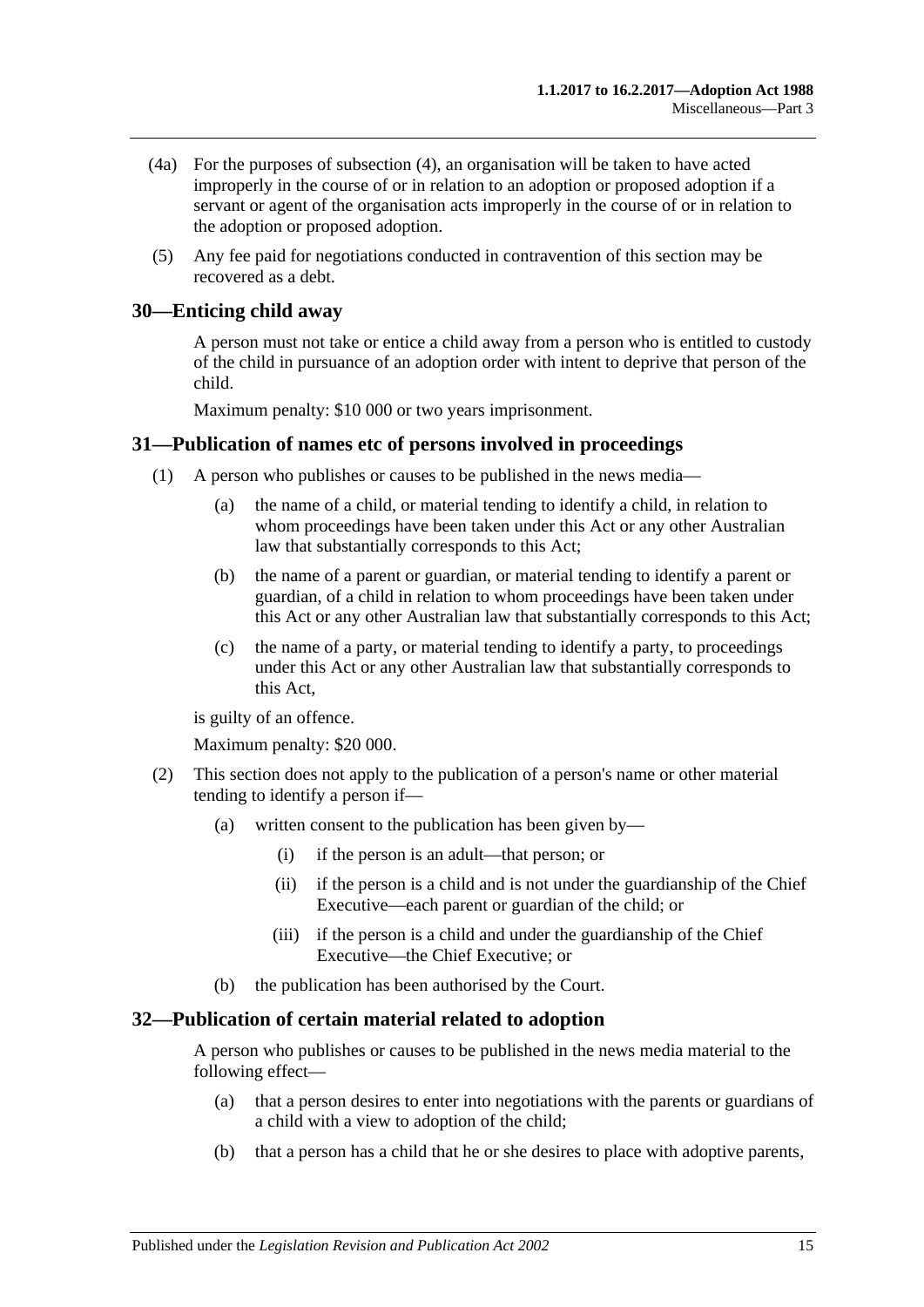is guilty of an offence.

Maximum penalty: \$20 000.

#### <span id="page-15-0"></span>**33—False or misleading statements**

A person must not make a statement knowing it to be false or misleading in a material respect for the purposes of, or in connection with, a proposed adoption under this Act.

Maximum penalty: \$5 000 or one years imprisonment.

#### <span id="page-15-1"></span>**34—Impersonation**

A person must not falsely represent himself or herself to be a person whose consent to the adoption of a child is required by this Act.

Maximum penalty: \$5 000 or one years imprisonment.

#### <span id="page-15-2"></span>**35—Presenting forged consent**

A person must not present, or cause to be presented, in connection with an application for an adoption order a document purporting to be an instrument of consent to the adoption knowing that the signature to the document is or was forged or obtained by fraud, duress or other improper means.

Maximum penalty: \$5 000 or one years imprisonment.

#### <span id="page-15-3"></span>**36—Confidentiality**

A person who is, or has been, engaged in duties related to the administration of this Act must not disclose information relating to an adopted person or the birth or adoptive parents of an adopted person obtained in the course of those duties except—

- (a) in the administration of this Act; or
- (b) as authorised or required by law; or
- (c) with the consent of the person to whom the information relates.

Maximum penalty: \$10 000.

#### <span id="page-15-4"></span>**37—Offences**

- (3) A prosecution for an offence against this Act will not be commenced without the consent of the Minister.
- (4) In proceedings for an offence against this Act a document apparently signed by the Minister stating that the Minister consents to a particular prosecution will be accepted, in the absence of proof to the contrary, as proof of that consent.

#### <span id="page-15-5"></span>**38—Age**

Where the age of a person is material to proceedings under this Act and there is no certain evidence of age, a court may act on its own estimate of the age of that person.

#### <span id="page-15-6"></span>**39—Intervention in proceedings**

- (1) The Chief Executive is entitled to intervene in any proceedings under this Act.
- (2) A court may order that any person who has, in the opinion of the court, a proper interest in proceedings under this Act be joined as a party to the proceedings.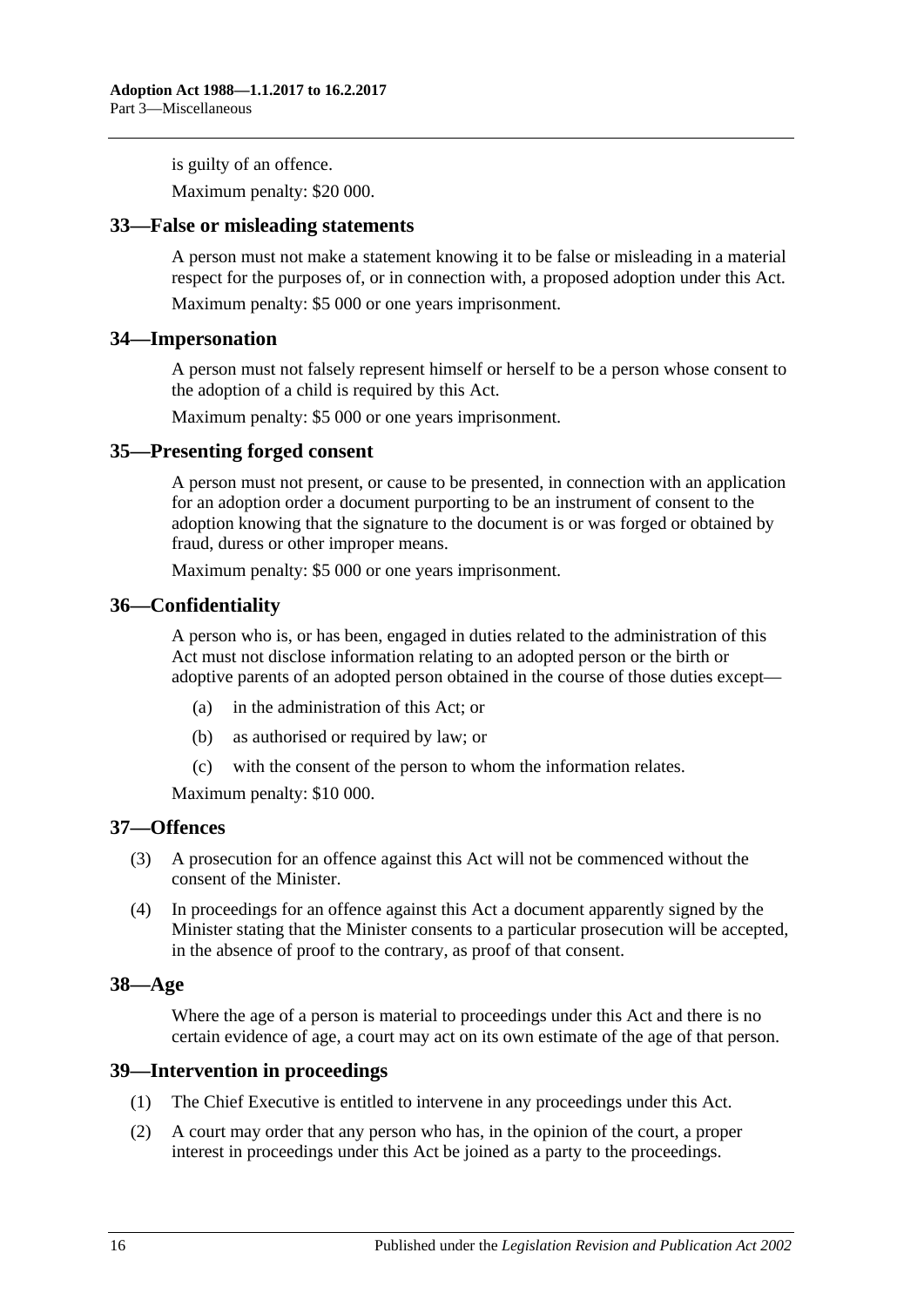#### <span id="page-16-0"></span>**40—Costs**

In proceedings under this Act, the Court may, subject to the regulations, make such orders as to costs and security for costs as it considers appropriate.

#### <span id="page-16-6"></span><span id="page-16-1"></span>**41—Registration**

- (1) Subject to a direction under [subsection](#page-16-3) (2), the Registrar of Births, Deaths and Marriages must, on receipt of notice of the adoption of a child, cancel any entry formerly made in the register of births relating to the child and make a fresh entry containing—
	- (a) a statement of the date and place of birth of the child; and
	- (b) the names of the persons who are in contemplation of law the parents of the child following the adoption.
- <span id="page-16-3"></span>(2) Subject to [subsection](#page-16-4) (3), the Court may, on the application of the adoptive parents or the Chief Executive, direct the Registrar of Births, Deaths and Marriages not to cancel any entry formerly made in the register of births relating to the child but instead to add to that entry a note of the names of the adoptive parents.
- <span id="page-16-4"></span>(3) Where either or both of the birth parents of the child are alive, the Court must not give a direction under [subsection](#page-16-3) (2) unless satisfied that the information relating to the birth parents of the child contained in the entry is known to the child or that the birth parents approve of the child having access to that information.
- (4) Subject to [subsection](#page-16-5) (7), the Registrar of Births, Deaths and Marriages must not allow any person access to information contained in an entry cancelled under [subsection](#page-16-6) (1) or in an entry in the register of births relating to a person who was adopted before the commencement of this Act except on the authorisation of the Chief Executive.
- <span id="page-16-7"></span>(5) The Chief Executive must not authorise access to information by a person who was adopted before the commencement of this Act if a birth parent of the person directs the Chief Executive not to do so.
- (6) A direction under [subsection](#page-16-7) (5)—
	- (a) has effect for a period of five years, unless revoked earlier;
	- (b) may, on the expiration of a period for which it has effect, be renewed;
	- (c) must be lodged, renewed or revoked in a manner approved by the Chief Executive.
- <span id="page-16-5"></span>(7) The Registrar of Births, Deaths and Marriages may, without the authorisation of the Chief Executive, allow access to information contained in an entry cancelled under [subsection](#page-16-6) (1)—
	- (a) if the person to whom the entry relates has attained the age of 18 years, to that person;
	- (b) to a birth parent of the person to whom the entry relates.

#### <span id="page-16-2"></span>**42—Regulations**

(1) The Governor may make such regulations as are contemplated by this Act, or as are necessary or expedient for the purposes of this Act.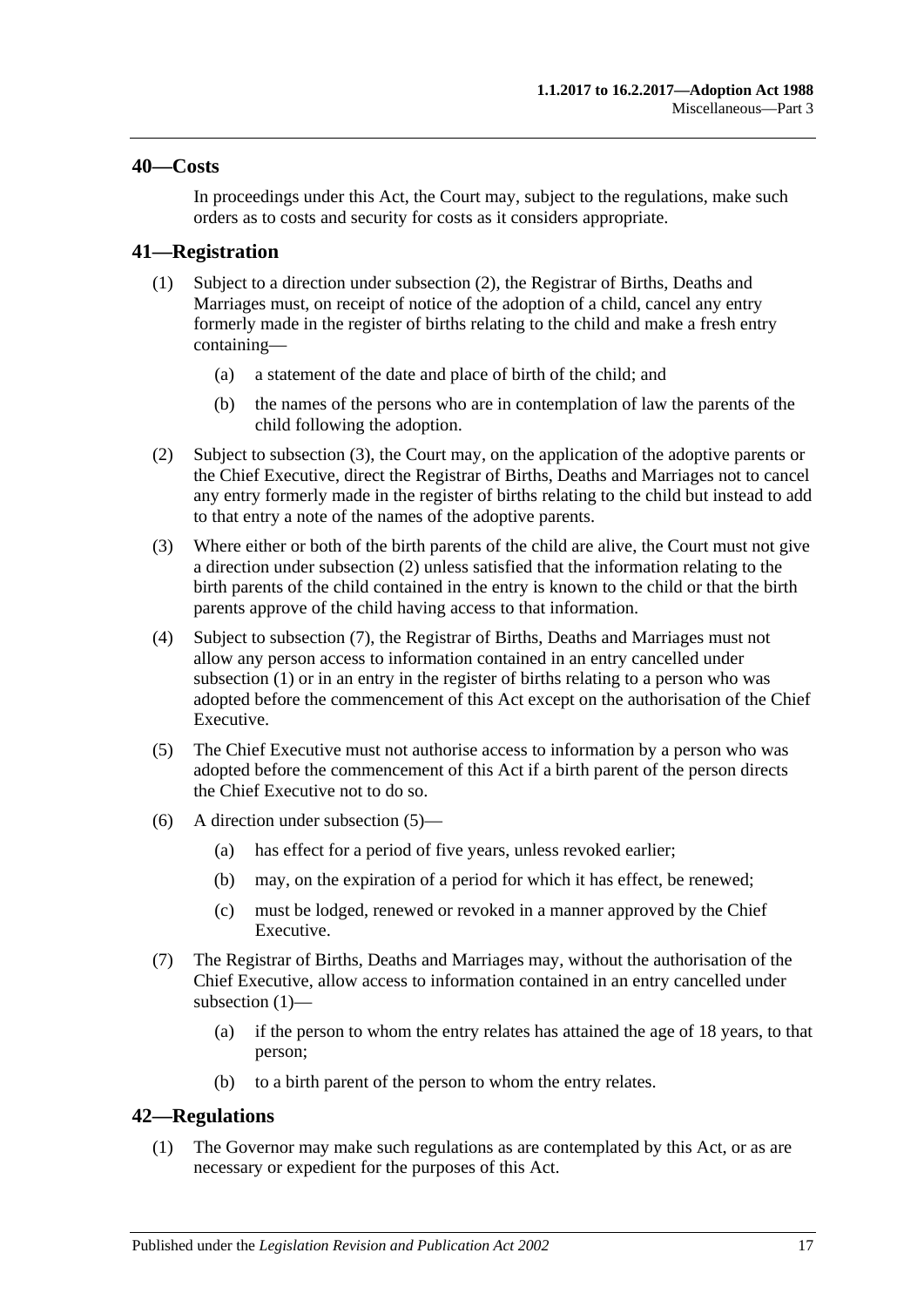- (2) In particular, the regulations may prescribe or make provision for—
	- (a) matters of practice, procedure or evidence in or in connection with proceedings under this Act; and
	- (b) the forms to be used for the purposes of this Act; and
	- (c) fees to be paid in respect of any matter under this Act, and the waiving of any such fees; and
	- (d) the keeping of registers of adoptions and the regulation of access to those registers; and
	- (e) the practice and procedure to be followed in obtaining and giving notice of any consent required for the purposes of this Act; and
	- (f) counselling in relation to adoption; and
	- (g) the payment of witnesses' expenses in connection with proceedings under this Act; and
	- (h) the criteria on which the eligibility of persons for approval by the Chief Executive as fit and proper persons to adopt children will be determined; and
	- $(i)$  the
		- (i) keeping of registers of persons approved by the Chief Executive as fit and proper persons to adopt children; and
		- (ii) order in which persons whose names are included in a register may be selected to be applicants for adoption orders; and
		- (iii) removal of names from a register; and
	- (j) the institution, hearing and determination of proceedings to review—
		- (i) any decision of the Chief Executive refusing to approve a person as being a fit and proper person to adopt children; or
		- (ii) any decision by the Chief Executive to remove the name of a person from the register of persons whom he or she has approved as fit and proper persons to adopt children; or
		- (iii) any other decision of the Chief Executive under this Act of a kind specified in the regulations; and
	- (k) constituting adoption boards for the purpose of hearing and determining those proceedings, prescribing the practice and procedure of those boards and conferring on those boards—
		- (i) power to vary or reverse any decision of the Chief Executive in respect of which proceedings for review have been brought; and
		- (ii) power to remit any matter arising in the proceedings to the Chief Executive for further consideration; and
		- (iii) any incidental or ancillary powers; and
	- (l) fines not exceeding \$1 250 for contravention of, or non-compliance with, a regulation.
- (3) The regulations may confer discretionary powers.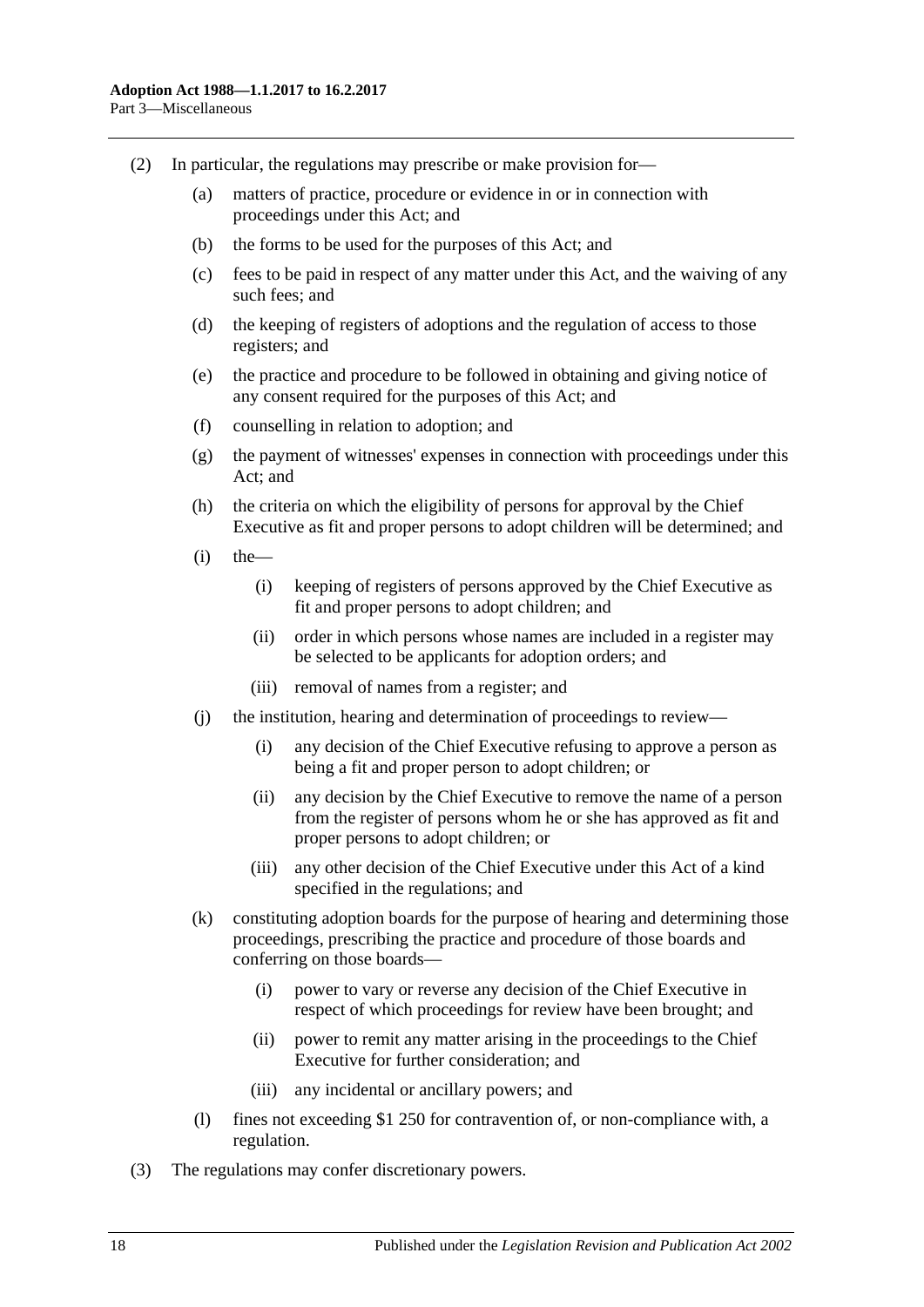# <span id="page-18-0"></span>**Legislative history**

### **Notes**

- Amendments of this version that are uncommenced are not incorporated into the text.
- Please note—References in the legislation to other legislation or instruments or to titles of bodies or offices are not automatically updated as part of the program for the revision and publication of legislation and therefore may be obsolete.
- Earlier versions of this Act (historical versions) are listed at the end of the legislative history.
- For further information relating to the Act and subordinate legislation made under the Act see the Index of South Australian Statutes or www.legislation.sa.gov.au.

## **Legislation repealed by principal Act**

The *Adoption Act 1988* repealed the following:

*Adoption of Children Act 1967*

## **Legislation amended by principal Act**

The *Adoption Act 1988* amended the following:

*Children's Protection and Young Offenders Act 1979*

## **Principal Act and amendments**

New entries appear in bold.

| Year    | N <sub>o</sub> | Title                                                                          | Assent     | Commencement                                                                                                                                                                                                                                                                                                   |
|---------|----------------|--------------------------------------------------------------------------------|------------|----------------------------------------------------------------------------------------------------------------------------------------------------------------------------------------------------------------------------------------------------------------------------------------------------------------|
| 1988    | 90             | <b>Adoption Act 1988</b>                                                       | 1.12.1988  | 17.8.1989 (Gazette 17.8.1989 p566)                                                                                                                                                                                                                                                                             |
| 1993    | 59             | Mental Health Act 1993                                                         | 27.5.1993  | 6.3.1995 (Gazette 2.3.1995 p734)                                                                                                                                                                                                                                                                               |
| 1996    | 83             | Adoption (Miscellaneous) Amendment 12.12.1996<br>Act 1996                      |            | 5.10.1997 (Gazette 11.9.1997 p702)                                                                                                                                                                                                                                                                             |
| 2005    | 56             | Justices of the Peace Act 2005                                                 | 17.11.2005 | Sch 2 (cll 5 & 6)-1.7.2006 ( <i>Gazette</i><br>22.6.2006 p2012)                                                                                                                                                                                                                                                |
| 2009    | -84            | <b>Statutes Amendment (Public Sector</b><br>Consequential Amendments) Act 2009 | 10.12.2009 | Pt 10 (s 21)-1.2.2010 ( <i>Gazette</i><br>28.1.2010 p320)                                                                                                                                                                                                                                                      |
| 2013    | 28             | Adoption (Consent to Publication)<br>Amendment Act 2013                        | 11.7.2013  | 11.7.2013                                                                                                                                                                                                                                                                                                      |
| 2016 32 |                | <b>Statutes Amendment (Youth Court)</b><br>Act 2016                            | 30.6.2016  | Pt 4 (s 19)-1.1.2017 (Gazette 8.12.2016<br><i>p4903</i> )                                                                                                                                                                                                                                                      |
| 2016 64 |                | Adoption (Review) Amendment Act<br>2016                                        | 15.12.2016 | 17.2.2017 (Gazette 16.2.2017 p548)<br>except ss 4, 5(1), (2), (4), <i>party to an</i><br><i>adoption</i> , <i>psychologist</i> , <i>publish</i> ,<br><b>Registrar</b> (as inserted by $s$ 5(6)),<br>$(7)$ — $(10)$ , 6, 7, 9 $(1)$ & $(2)$ , 10, 11, 13,<br>$14(3)$ , $15-22$ , $23(1)$ &<br>24—31—uncommenced |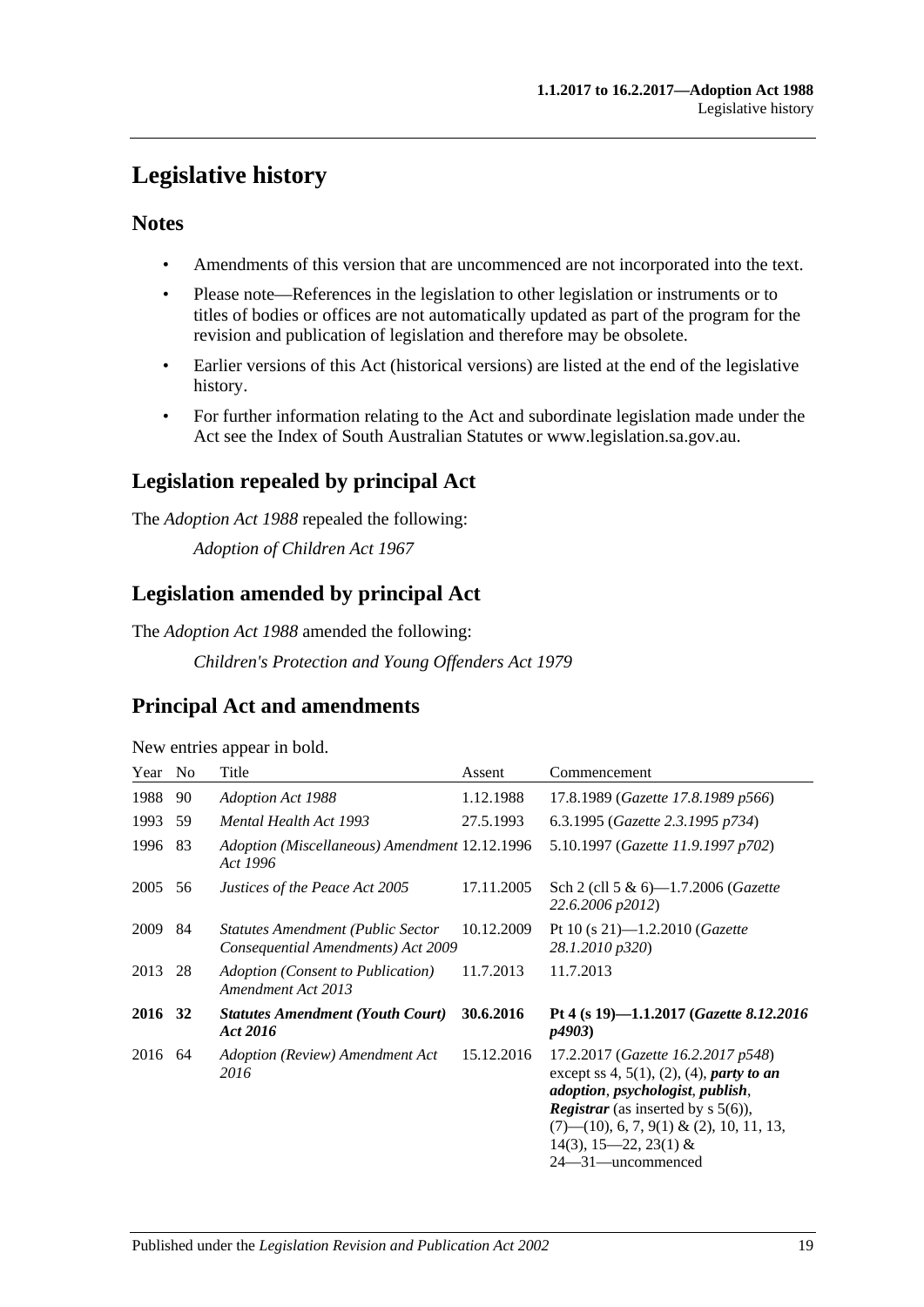## **Provisions amended**

### New entries appear in bold.

Entries that relate to provisions that have been deleted appear in italics.

| Provision                                                                       | How varied                                         | Commencement                 |
|---------------------------------------------------------------------------------|----------------------------------------------------|------------------------------|
| Long title                                                                      | amended by 83/1996 s 27 (Sch)                      | 5.10.1997                    |
| Pt 1                                                                            |                                                    |                              |
| Pt 1 Div 1 heading                                                              | deleted by 83/1996 s 3                             | 5.10.1997                    |
| $ss$ 2 and 3                                                                    | deleted by $83/1996$ s $27$ (Sch)                  | 5.10.1997                    |
| s <sub>3</sub>                                                                  | inserted by 64/2016 s 4                            | uncommenced-not incorporated |
| s <sub>4</sub>                                                                  |                                                    |                              |
| s(4(1))                                                                         |                                                    |                              |
| Aboriginal and<br><b>Torres Strait</b><br>Islander Child<br>Placement Principle | inserted by $64/2016$ s $5(1)$                     | uncommenced-not incorporated |
| adoptive parent                                                                 | inserted by $83/1996$ s $4(a)$                     | 5.10.1997                    |
| birth parent                                                                    | inserted by $83/1996$ s $4(b)$                     | 5.10.1997                    |
| <b>Chief Executive</b>                                                          | inserted by $83/1996$ s $4(b)$                     | 5.10.1997                    |
|                                                                                 | substituted by 84/2009 s 21                        | 1.2.2010                     |
| child                                                                           | substituted by $64/2016$ s $5(2)$                  | uncommenced-not incorporated |
| the Convention                                                                  | inserted by $83/1996$ s 4(c)                       | 5.10.1997                    |
|                                                                                 | Convention country inserted by 83/1996 s 4(c)      | 5.10.1997                    |
| the Court                                                                       | amended by $83/1996$ s $4(d)$                      | 5.10.1997                    |
|                                                                                 | amended by 56/2005 Sch 2 cl 5(1)                   | 1.7.2006                     |
| the<br>Director-General                                                         | deleted by $83/1996$ s $4(e)$                      | 5.10.1997                    |
| domestic partner                                                                | inserted by $64/2016$ s $5(3)$                     | uncommenced-not incorporated |
| Family Law<br>Act 1975                                                          | inserted by $83/1996$ s 4(e)                       | 5.10.1997                    |
| guardian                                                                        | substituted by $83/1996$ s $4(f)$                  | 5.10.1997                    |
|                                                                                 | amended by $64/2016$ s $5(4)$                      | uncommenced-not incorporated |
| marriage<br>relationship                                                        | deleted by $64/2016$ s $5(5)$                      | uncommenced-not incorporated |
|                                                                                 | party to an adoption inserted by 64/2016 s 5(6)    | uncommenced-not incorporated |
| psychologist                                                                    | inserted by $64/2016$ s $5(6)$                     | uncommenced-not incorporated |
| publish                                                                         | inserted by $64/2016$ s $5(6)$                     | uncommenced-not incorporated |
| qualifying<br>relationship                                                      | inserted by $64/2016$ s $5(6)$                     | uncommenced-not incorporated |
| Registrar                                                                       | inserted by $64/2016$ s $5(6)$                     | uncommenced-not incorporated |
|                                                                                 | statement of wishes inserted by $64/2016$ s $5(7)$ | uncommenced-not incorporated |
| s(4(a))                                                                         | inserted by 56/2005 Sch 2 cl 5(2)                  | 1.7.2006                     |
|                                                                                 | amended by 32/2016 s 19(1)                         | 1.1.2017                     |
| s(4(lb))                                                                        | inserted by 56/2005 Sch 2 cl 5(2)                  | 1.7.2006                     |
|                                                                                 | deleted by 32/2016 s 19(2)                         | 1.1.2017                     |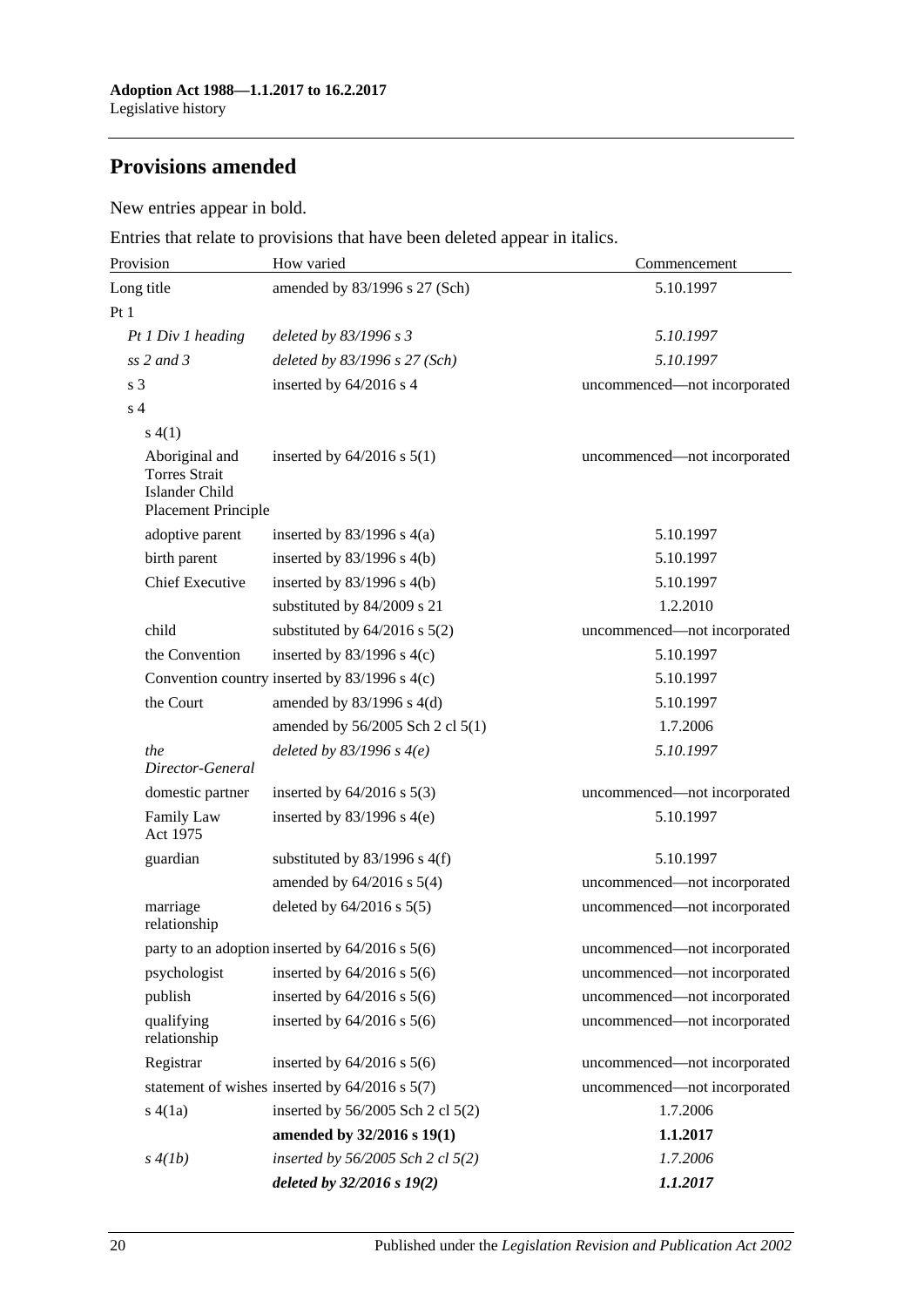#### **1.1.2017 to 16.2.2017—Adoption Act 1988** Legislative history

| s(4(2)                | substituted by $64/2016$ s $5(8)$                                        | uncommenced-not incorporated |
|-----------------------|--------------------------------------------------------------------------|------------------------------|
| s(4(3))               | amended by 64/2016 s 5(9)                                                | uncommenced-not incorporated |
| s(4(4)                | deleted by $64/2016$ s $5(10)$                                           | uncommenced-not incorporated |
| Pt1 Div2              | deleted by 83/1996 s 5                                                   | 5.10.1997                    |
| Pt1 Div3              | heading deleted by $83/1996 s 6$                                         | 5.10.1997                    |
| s 7                   | deleted by $64/2016$ s 6                                                 | uncommenced-not incorporated |
| s 7A                  | inserted by 83/1996 s 7                                                  | 5.10.1997                    |
| Pt 2                  |                                                                          |                              |
| s <sub>8</sub>        |                                                                          |                              |
| s(1)                  | amended by 83/1996 s 8                                                   | 5.10.1997                    |
|                       | amended by 64/2016 s 7                                                   | uncommenced-not incorporated |
| s 8A                  | inserted by 83/1996 s 9                                                  | 5.10.1997                    |
| s 9                   |                                                                          |                              |
| $s \, 9(1)$           | amended by 83/1996 s 27 (Sch)                                            | 5.10.1997                    |
| $s \, 9(2)$ and (3)   | amended by 83/1996 s 27 (Sch)                                            | 5.10.1997                    |
|                       | amended by 64/2016 s 8                                                   | uncommenced-not incorporated |
| $s\,9(3a)$            | inserted by 83/1996 s 10                                                 | 5.10.1997                    |
| s 10                  |                                                                          |                              |
| 10(1)                 | s 10 amended and redesignated as $s$ 10(1) by<br>83/1996 ss 11, 27 (Sch) | 5.10.1997                    |
|                       | substituted by $64/2016$ s $9(1)$                                        | uncommenced-not incorporated |
| 10(2)                 | inserted by $83/1996$ s $11(b)$                                          | 5.10.1997                    |
|                       | amended by $64/2016$ s $9(2)$ , (3)                                      | uncommenced-not incorporated |
| s 10A                 | inserted by 64/2016 s 10                                                 | uncommenced-not incorporated |
| s 11                  |                                                                          |                              |
| s 11(1)               | amended by 83/1996 s 12                                                  | 5.10.1997                    |
|                       | substituted by $64/2016$ s $11(1)$                                       | uncommenced—not incorporated |
| s $11(1a)$ and $(1b)$ | inserted by $64/2016$ s $11(1)$                                          | uncommenced-not incorporated |
| s $11(2)$ and $(3)$   | amended by 64/2016 s 11(2)                                               | uncommenced-not incorporated |
| s 11(4)               | inserted by $64/2016$ s $11(3)$                                          | uncommenced-not incorporated |
| s 12                  |                                                                          |                              |
| s 12(1)               | amended by 83/1996 s 13(a)                                               | 5.10.1997                    |
|                       | substituted by $64/2016$ s $12(1)$                                       | uncommenced-not incorporated |
| s 12(2)               | amended by 83/1996 s 13(b)                                               | 5.10.1997                    |
|                       | deleted by $64/2016$ s $12(1)$                                           | uncommenced-not incorporated |
| s 12(3)               | amended by 83/1996 ss 13(c), 27 (Sch)                                    | 5.10.1997                    |
|                       | substituted by $64/2016$ s $12(2)$                                       | uncommenced-not incorporated |
| s 12(4)               | amended by 64/2016 s 12(3)                                               | uncommenced-not incorporated |
| s 12(6)               | inserted by 64/2016 s 12(4)                                              | uncommenced-not incorporated |
| s <sub>13</sub>       | deleted by 83/1996 s 14                                                  | 5.10.1997                    |
| s 14                  |                                                                          |                              |
| s 14(1)               | amended by 83/1996 s 15(a)                                               | 5.10.1997                    |
| s 14(2)               | amended by 83/1996 s 15(b)                                               | 5.10.1997                    |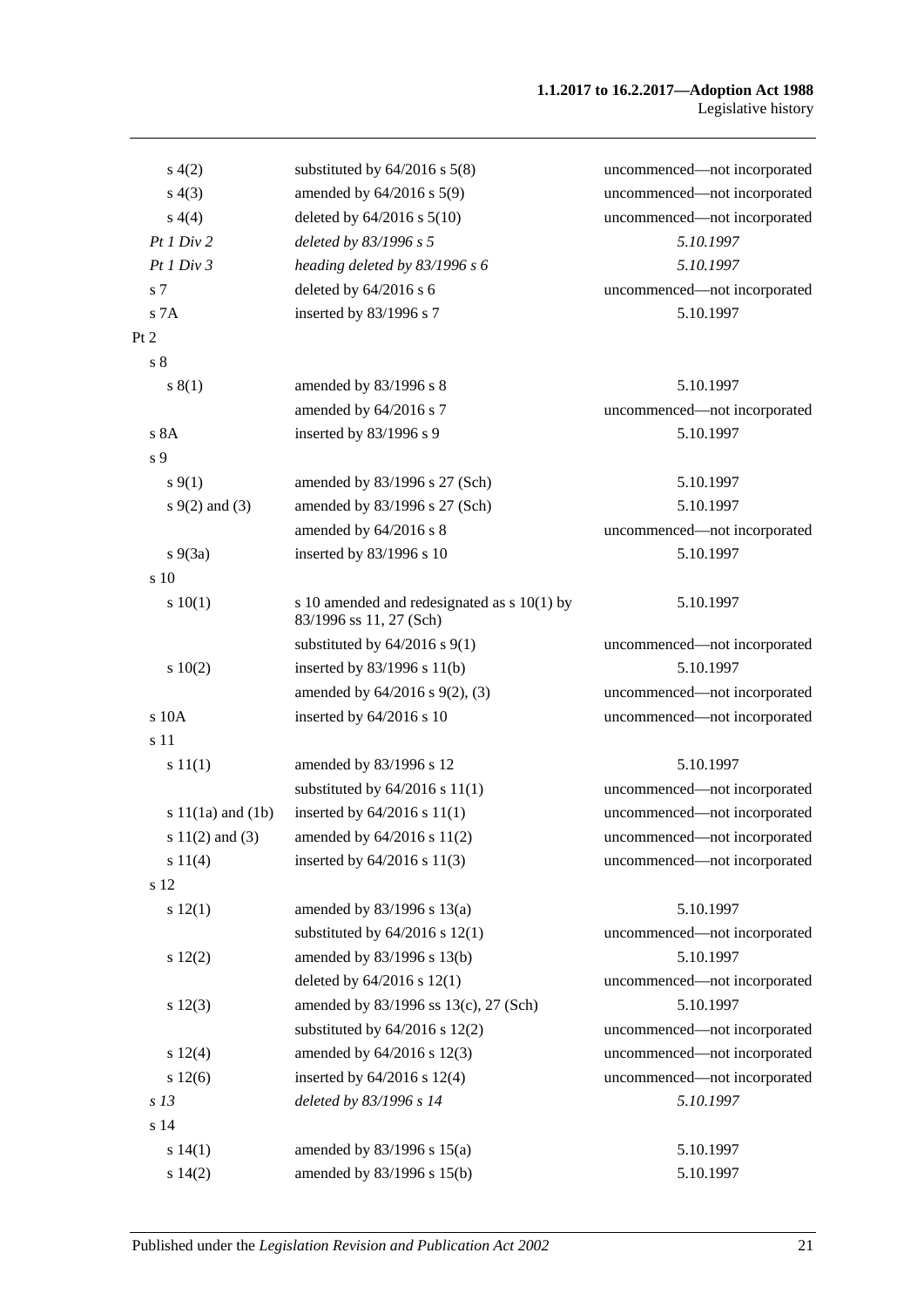#### **Adoption Act 1988—1.1.2017 to 16.2.2017** Legislative history

| s 14                | substituted by 64/2016 s 13                  | uncommenced-not incorporated |
|---------------------|----------------------------------------------|------------------------------|
| s 15                |                                              |                              |
| s 15(1)             | amended by $83/1996$ s $16(a)$               | 5.10.1997                    |
| s 15(4)             | amended by 83/1996 s 27 (Sch)                | 5.10.1997                    |
|                     | amended by 64/2016 s 14(1), (2)              | uncommenced-not incorporated |
| s 15(5)             | amended by 83/1996 s 16(b)                   | 5.10.1997                    |
|                     | (c) deleted by $83/1996$ s $16(b)$           | 5.10.1997                    |
|                     | amended by 64/2016 s 14(3)                   | uncommenced-not incorporated |
| s 15(6)             | amended by 83/1996 s 27 (Sch)                | 5.10.1997                    |
| $s\,15(8)$          | deleted by $83/1996 s 16(c)$                 | 5.10.1997                    |
| s 16                |                                              |                              |
| 16(2)               | amended by 83/1996 s 27 (Sch)                | 5.10.1997                    |
| s 17                |                                              |                              |
| s 17(1)             | s 17 redesignated as s 17(1) by 83/1996 s 17 | 5.10.1997                    |
| s 17(2)             | inserted by 83/1996 s 17                     | 5.10.1997                    |
| s 18                |                                              |                              |
| s 18(1)             | (d) deleted by $64/2016$ s 15                | uncommenced-not incorporated |
| s 18(3)             | inserted by 83/1996 s 18                     | 5.10.1997                    |
| s 19                |                                              |                              |
| s $19(1)$ and $(2)$ | amended by 83/1996 s 27 (Sch)                | 5.10.1997                    |
| s 21                |                                              |                              |
| $s\ 21(a1)$         | inserted by $83/1996$ s $19(a)$              | 5.10.1997                    |
| $s \, 21(1)$        | amended by 83/1996 s 19(b)                   | 5.10.1997                    |
| $s\ 21(2)$          | amended by 83/1996 s 19(c)                   | 5.10.1997                    |
| s 22                |                                              |                              |
| $s\,22(1)$          | amended by 83/1996 ss 20, 27 (Sch)           | 5.10.1997                    |
| s 23                |                                              |                              |
| $s\,23(3)$          | substituted by 64/2016 s 16                  | uncommenced-not incorporated |
| $s \, 23(3a)$       | inserted by 64/2016 s 16                     | uncommenced-not incorporated |
| s 24A               | inserted by 64/2016 s 17                     | uncommenced-not incorporated |
| s 25                |                                              |                              |
| $s \, 25(1)$        | amended by 83/1996 ss 21(a), 27 (Sch)        | 5.10.1997                    |
| s 25(2)             | amended by 83/1996 ss 21(b), 27 (Sch)        | 5.10.1997                    |
| $s\,25(3)$          | amended by 83/1996 s 27 (Sch)                | 5.10.1997                    |
| $s \; 25(4)$        | inserted by $83/1996$ s $21(c)$              | 5.10.1997                    |
|                     | substituted by 64/2016 s 18                  | uncommenced-not incorporated |
| s 26A               | inserted by 83/1996 s 22                     | 5.10.1997                    |
| s27                 | amended by 59/1993 Sch cl 2                  | 6.3.1995                     |
|                     | deleted by 83/1996 s 23                      | 5.10.1997                    |
| Pt 2A               | inserted by 83/1996 s 23                     | 5.10.1997                    |
| s 27                |                                              |                              |
| $s \, 27(3a)$       | inserted by 64/2016 s 19(1)                  | uncommenced-not incorporated |
| $s\,27(5)$          | amended by 64/2016 s 19(2)                   | uncommenced-not incorporated |
|                     |                                              |                              |

22 Published under the *Legislation Revision and Publication Act 2002*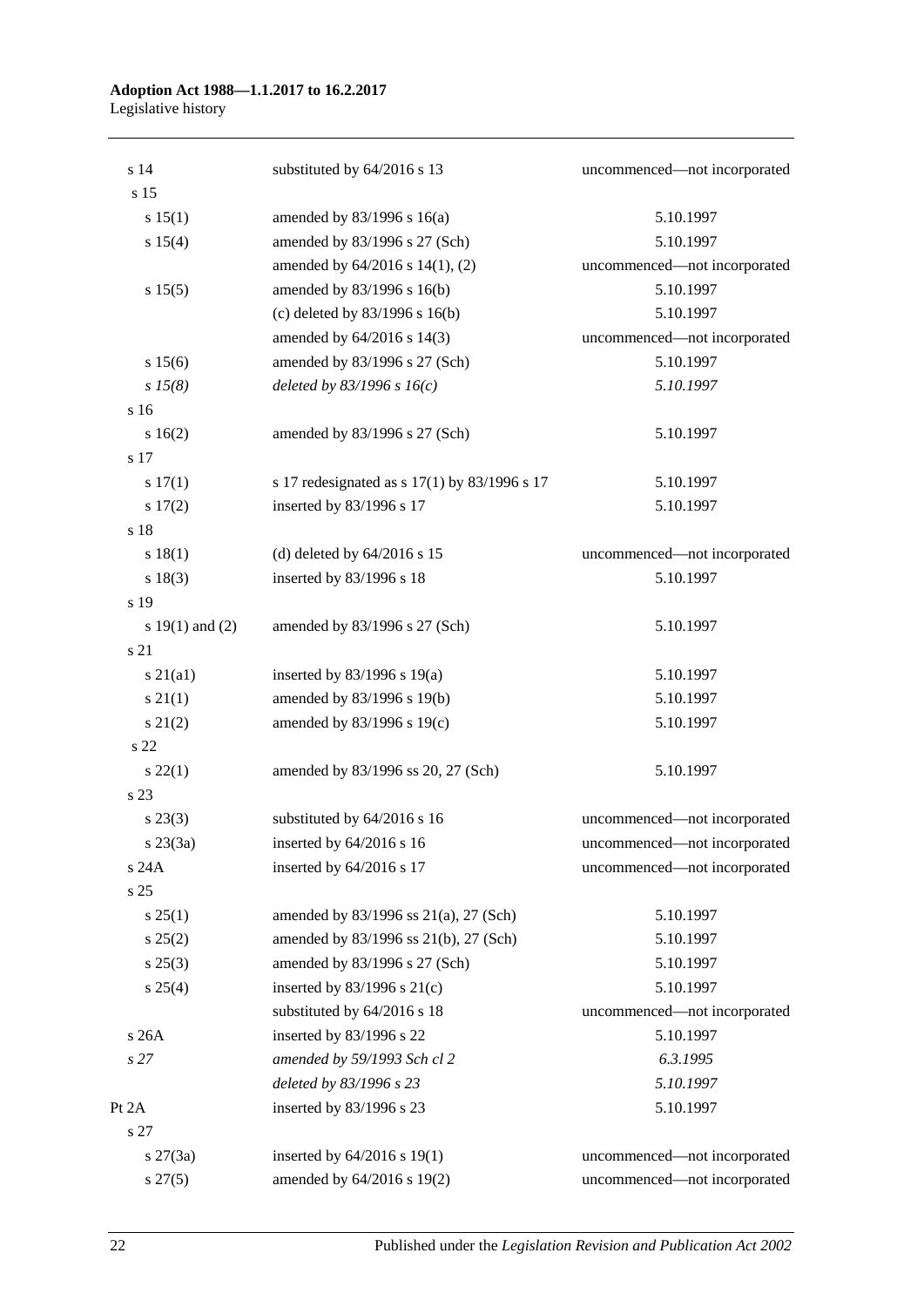#### **1.1.2017 to 16.2.2017—Adoption Act 1988** Legislative history

| s 27B                    | substituted by 64/2016 s 20           | uncommenced-not incorporated |
|--------------------------|---------------------------------------|------------------------------|
| s 27C                    | amended by 64/2016 s 21               | uncommenced-not incorporated |
| Pt <sub>3</sub>          |                                       |                              |
| s 28                     |                                       |                              |
| s 28(1)                  | amended by 83/1996 s 27 (Sch)         | 5.10.1997                    |
| $s\,28(2)$               | amended by 83/1996 s 27 (Sch)         | 5.10.1997                    |
|                          | amended by 64/2016 s 22               | uncommenced-not incorporated |
| s 29                     |                                       |                              |
| s 29(1)                  | amended by 83/1996 s 27 (Sch)         | 5.10.1997                    |
|                          | amended by 64/2016 s 23(1)            | uncommenced-not incorporated |
| $s\,29(2)$               | amended by 83/1996 s 27 (Sch)         | 5.10.1997                    |
|                          | amended by 64/2016 s 23(2), (3)       | uncommenced-not incorporated |
| $s\,29(3)$               | amended by 83/1996 s 27 (Sch)         | 5.10.1997                    |
| $s\,29(4)$               | amended by 83/1996 ss 24(a), 27 (Sch) | 5.10.1997                    |
| $s\,29(4a)$              | inserted by 83/1996 s 24(b)           | 5.10.1997                    |
| s 30                     | amended by 83/1996 s 27 (Sch)         | 5.10.1997                    |
|                          | amended by 64/2016 s 24               | uncommenced-not incorporated |
| s 31                     |                                       |                              |
| $s \, 31(1)$             | amended by 83/1996 ss 25, 27 (Sch)    | 5.10.1997                    |
|                          | amended by 64/2016 s 25(1), (2)       | uncommenced-not incorporated |
| $s \, 31(2)$             | amended by 83/1996 s 27 (Sch)         | 5.10.1997                    |
|                          | substituted by 28/2013 s 3            | 11.7.2013                    |
|                          | amended by 64/2016 s 25(3)-(6)        | uncommenced-not incorporated |
| s 32                     | amended by 83/1996 s 27 (Sch)         | 5.10.1997                    |
|                          | amended by 64/2016 s 26(1), (2)       | uncommenced-not incorporated |
| s 33                     | amended by 83/1996 s 27 (Sch)         | 5.10.1997                    |
|                          | amended by 64/2016 s 27               | uncommenced-not incorporated |
| s 34                     | amended by 83/1996 s 27 (Sch)         | 5.10.1997                    |
|                          | amended by 64/2016 s 28               | uncommenced-not incorporated |
| s 35                     | amended by 83/1996 s 27 (Sch)         | 5.10.1997                    |
|                          | amended by 64/2016 s 29               | uncommenced-not incorporated |
| s 36                     | amended by 83/1996 ss 26, 27 (Sch)    | 5.10.1997                    |
| s 37                     |                                       |                              |
| $s \frac{37}{1}$ and (2) | deleted by 83/1996 s 27 (Sch)         | 5.10.1997                    |
| s 39                     |                                       |                              |
| $s \, 39(1)$             | amended by 83/1996 s 27 (Sch)         | 5.10.1997                    |
| s 40A                    | inserted by 64/2016 s 30              | uncommenced-not incorporated |
| s 41                     |                                       |                              |
| $s\ 41(1)$ —(7)          | amended by 83/1996 s 27 (Sch)         | 5.10.1997                    |
| s 41                     | substituted by 64/2016 s 31           | uncommenced-not incorporated |
| s 41A                    | inserted by 64/2016 s 31              | uncommenced-not incorporated |
| s 42                     |                                       |                              |
| $s\ 42(2)$               | amended by 83/1996 s 27 (Sch)         | 5.10.1997                    |